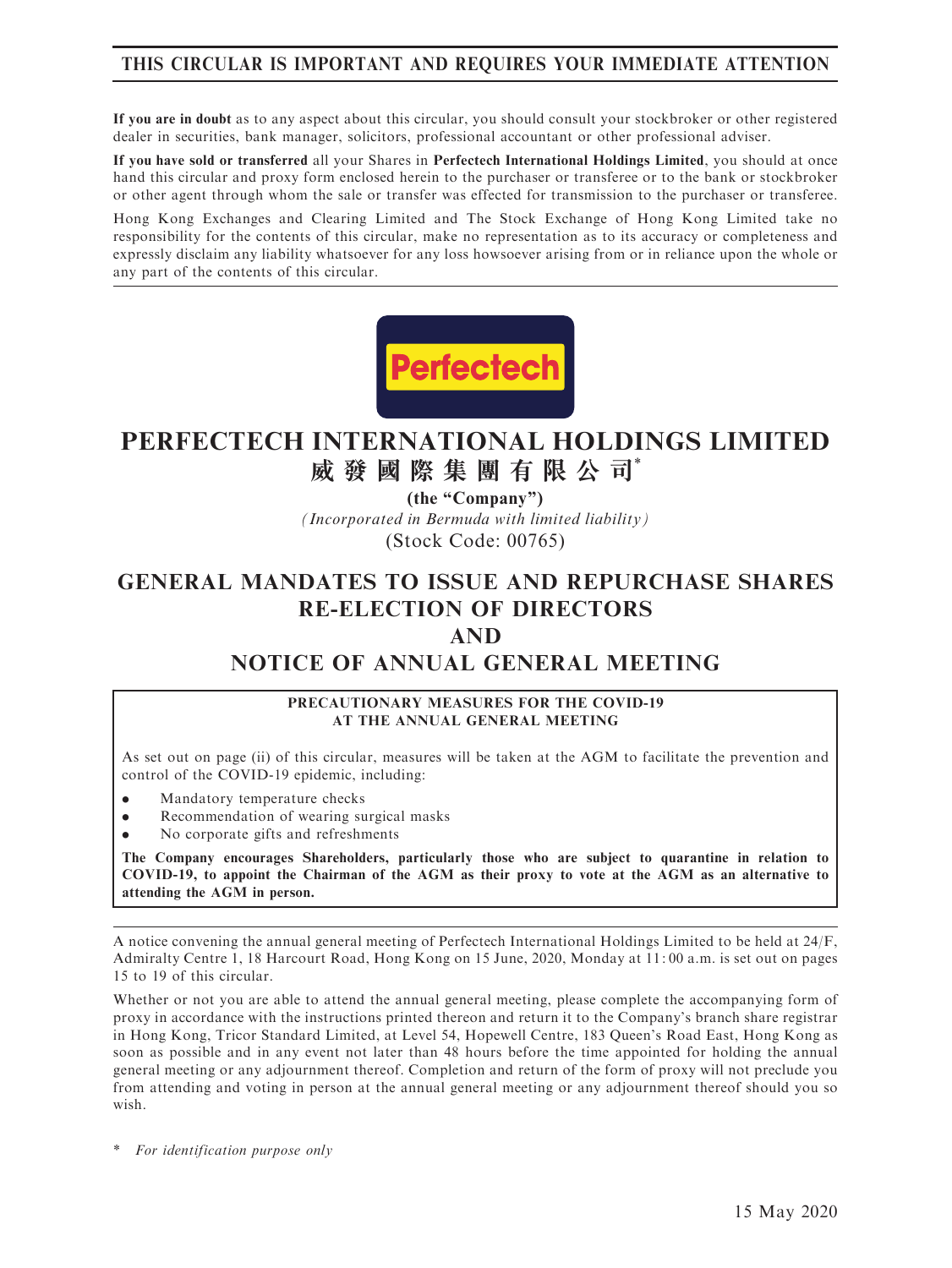# **CONTENTS**

# Page

| PRECAUTIONARY MEASURES FOR THE COVID-19                |                |
|--------------------------------------------------------|----------------|
|                                                        |                |
|                                                        | $\overline{4}$ |
| APPENDIX I – EXPLANATORY STATEMENT ON                  | $\mathbf Q$    |
| <b>APPENDIX II – DETAILS OF DIRECTORS STANDING FOR</b> |                |
|                                                        |                |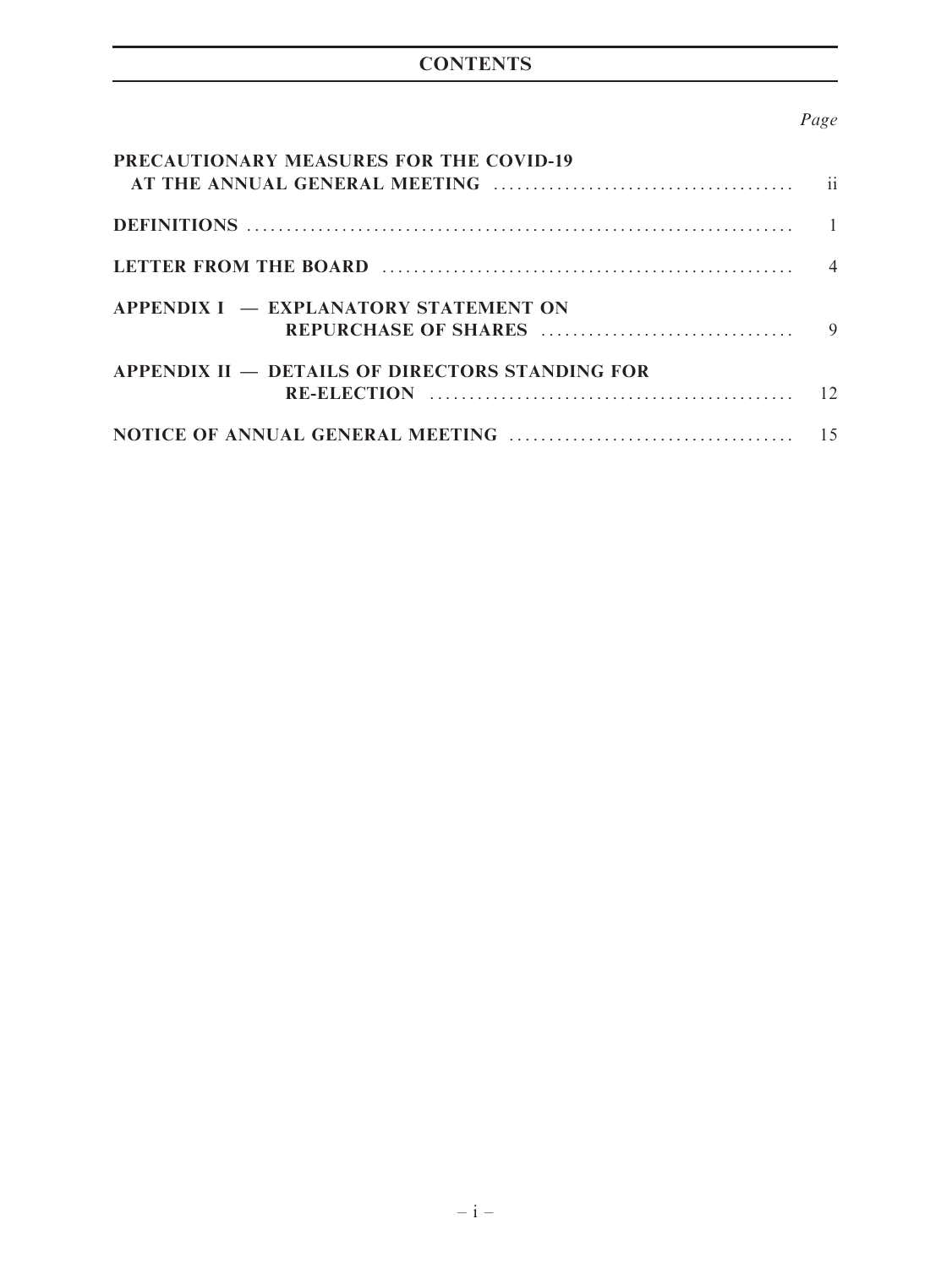## PRECAUTIONARY MEASURES FOR THE COVID-19 AT THE ANNUAL GENERAL MEETING

In view of the COVID-19 epidemic, the following precautionary measures will be implemented at the AGM to ensure the health and safety of attending Shareholders, staff and other stakeholders:

- (1) Mandatory temperature check will be carried out for every attendee at the entrance of the AGM venue. Any person with a body temperature of over 37.5 degrees Celsius may be denied entry to the AGM venue and may not be allowed to attend the AGM.
- (2) The Company encourages attendees to wear surgical face masks inside the AGM venue at all times, and to maintain a safe distance between seats.
- (3) No refreshments will be served, and there will be no corporate gifts to avoid the coming into close contact amongst participants.

In the interest of all stakeholders' health and safety and consistent with the guidelines for the prevention and control of COVID-19, the Company reminds all Shareholders that attendance in person at the AGM is not necessary for the purpose of exercising voting rights. As an alternative, by completing proxy forms with voting instructions, Shareholders may appoint the Chairman of the AGM as their proxy to vote on the relevant resolutions at the AGM instead of attending the AGM in person.

The proxy form is attached to this circular. If Shareholders choosing not to attend the AGM in person have any questions about the relevant resolutions, or about the Company or any other matters for communication with the Board, they can contact the Company by email to info@perfectech.com.hk.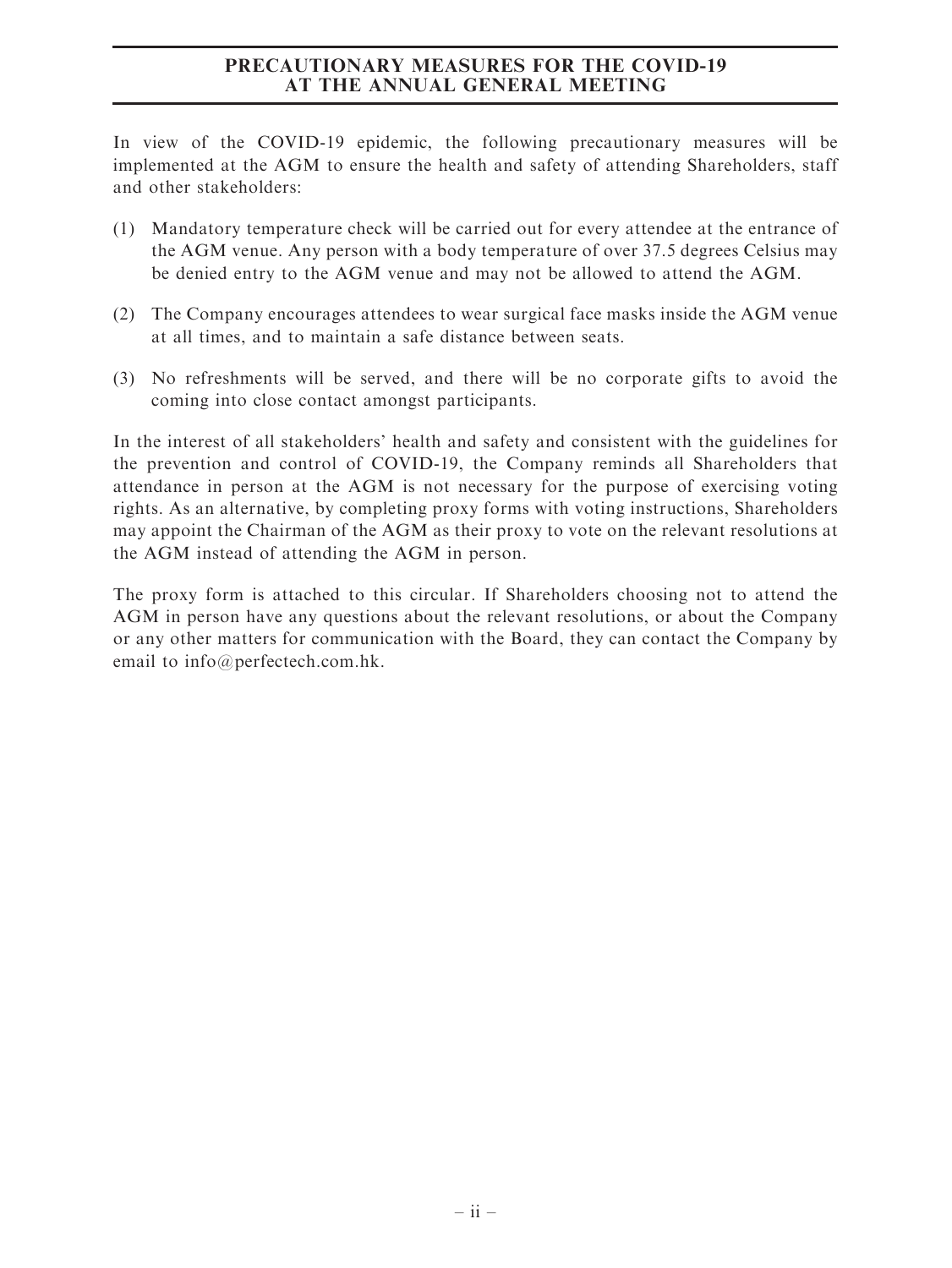# DEFINITIONS

In this circular, unless the context otherwise requires, the following expressions have the following meanings:

| "AGM"                            | the annual general meeting of the Company to be held at 24/F,<br>Admiralty Centre 1, 18 Harcourt Road, Hong Kong, on 15 June<br>2020, Monday, at 11:00 a.m. for the purpose of considering and,<br>if thought fit, approving the resolutions proposed in the AGM<br>Notice                                                                                                                         |
|----------------------------------|----------------------------------------------------------------------------------------------------------------------------------------------------------------------------------------------------------------------------------------------------------------------------------------------------------------------------------------------------------------------------------------------------|
| "AGM Notice"                     | the notice dated 15 May 2020 for convening the AGM and<br>included in this circular                                                                                                                                                                                                                                                                                                                |
| "Board"                          | the board of Directors (including non-executive Directors and<br>independent non-executive Directors)                                                                                                                                                                                                                                                                                              |
| "Business Day"                   | a day on which banks in Hong Kong are open to conduct<br>business generally throughout their normal business hours and<br>the Stock Exchange is open for trading, excluding a Saturday,<br>Sunday, public holidays and days on which a tropical cyclone<br>warning no. 8 or above or a black rainstorm warning signal is<br>issued in Hong Kong at any time between 09:00 and 17:00 on<br>weekdays |
| "Bye-laws"                       | the bye-laws of the Company as amended from time to time                                                                                                                                                                                                                                                                                                                                           |
| "Close Associate(s)"             | has the meaning ascribed to it under the Listing Rules                                                                                                                                                                                                                                                                                                                                             |
| "Company"                        | Perfectech International Holdings Limited (威發國際集團有限公<br>司), a company incorporated in Bermuda with limited liability,<br>the Shares of which are listed on the main board of the Stock<br>Exchange (Stock Code: 00765)                                                                                                                                                                             |
| "Core Connected<br>$Person(s)$ " | has the meaning ascribed to it under the Listing Rules                                                                                                                                                                                                                                                                                                                                             |
| " $Directory$ "                  | the director(s) of the Company                                                                                                                                                                                                                                                                                                                                                                     |
| "General Extension<br>Mandate"   | a general mandate to the Directors to add to the General<br>Mandate any Shares representing the number of Shares<br>repurchased under the Repurchase Mandate                                                                                                                                                                                                                                       |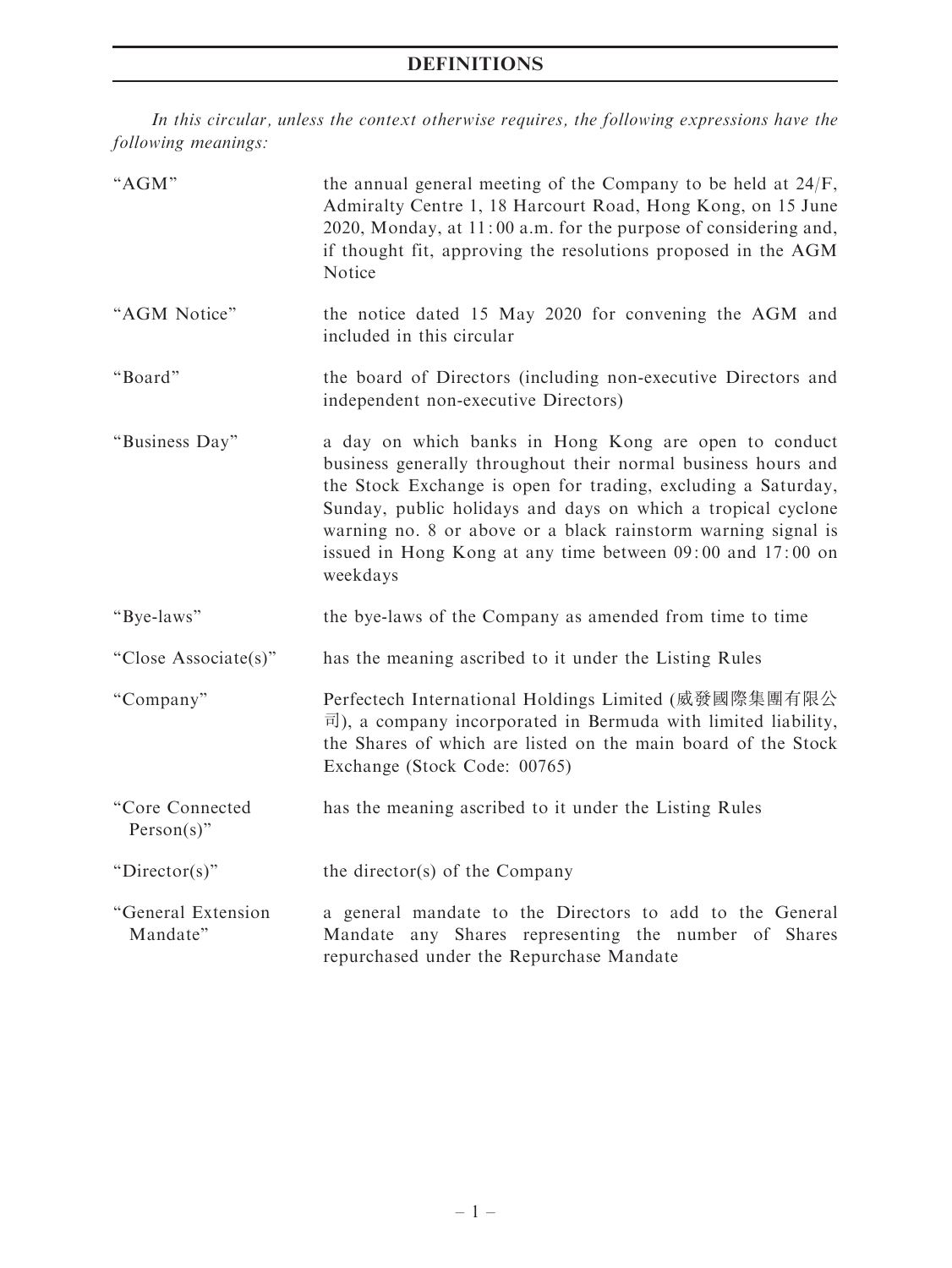''General Mandate'' a general mandate to the Directors to allot and issue Shares not exceeding 20% of the total number of issued shares of the Company as at the date of approval of the mandate (subject to adjustment in case of any Share consolidation or subdivision after the mandate has been approved, provided that the maximum number of securities that may be issued as a percentage of the total number of issued Shares at the date immediately before and after such consolidation or subdivision shall be the same)

''Group'' the Company and its subsidiaries

- ''HK\$'' Hong Kong dollars, the lawful currency of Hong Kong
- ''Hong Kong'' the Hong Kong Special Administrative Region of the PRC
- ''Latest Practicable Date'' 7 May 2020, being the latest practicable date prior to the printing of this circular for the purpose of ascertaining certain information contained in this circular
- ''Listing Rules'' the Rules Governing the Listing of Securities on the Stock Exchange as amended from time to time
- ''PRC'' the People's Republic of China excluding Hong Kong, the Macau Special Administrative Region of the PRC and Taiwan for the purposes of this circular
- ''Repurchase Mandate'' a general mandate to the Directors to repurchase Shares not exceeding 10% of the total number of the issued shares of the Company as at the date of approval of the mandate (subject to adjustment in case of any Share consolidation or subdivision after the mandate has been approved, provided that the maximum number of securities that may be repurchased as a percentage of the total number of issued Shares at the date immediately before and after such consolidation or subdivision shall be the same)
- ''SFO'' the Securities and Futures Ordinance, Chapter 571 of the Laws of Hong Kong
- ''Share(s)'' ordinary share(s) of HK\$0.10 each in the capital of the Company
- "Shareholder(s)" holder(s) of the Share(s)
- ''Stock Exchange'' The Stock Exchange of Hong Kong Limited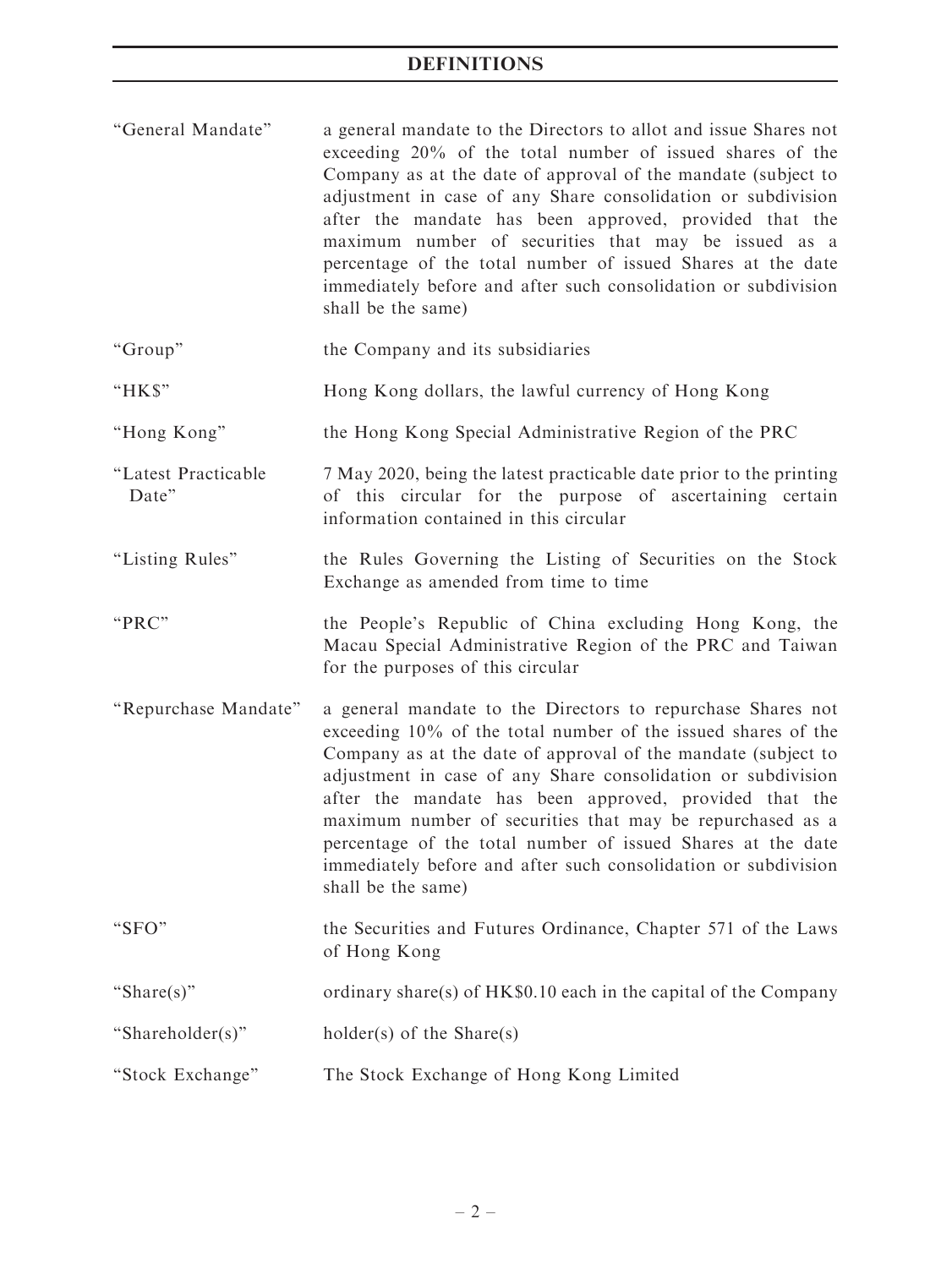# DEFINITIONS

| "subsidiary/<br>subsidiaries" | any entity which falls within the meaning of the term<br>"subsidiary" as defined in the Listing Rules and the term<br>"subsidiaries" shall be construed accordingly |
|-------------------------------|---------------------------------------------------------------------------------------------------------------------------------------------------------------------|
| "Takeovers Code"              | The Code on Takeovers and Mergers published by the Securities<br>and Futures Commission of Hong Kong                                                                |
| $\lq\lq 0$ $\lq\lq$ $\lq$     | per cent.                                                                                                                                                           |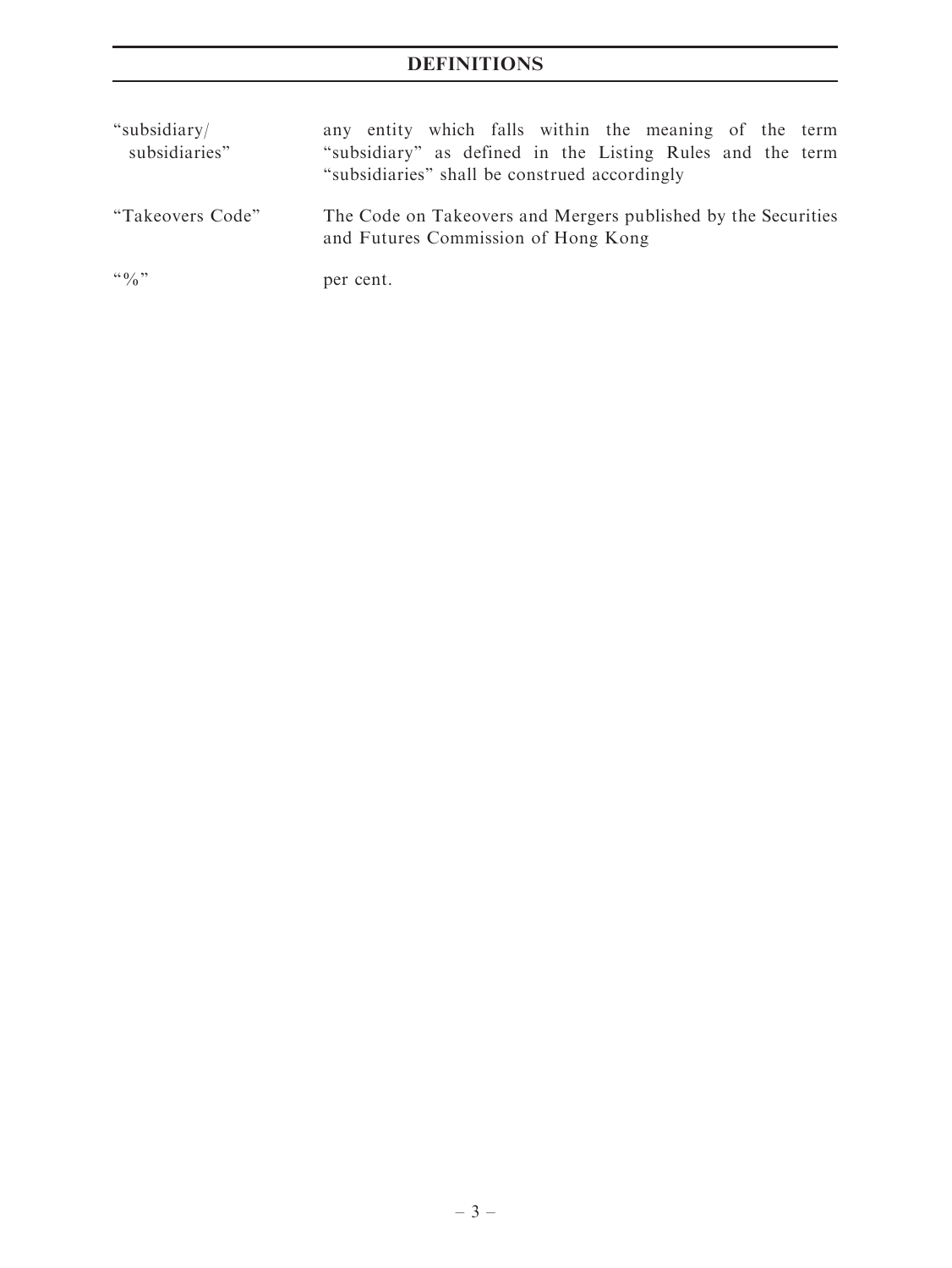

# **PERFECTECH INTERNATIONAL HOLDINGS LIMITED 威發國際集團有限公司**\*

*(Incorporated in Bermuda with limited liability)* (Stock Code: 00765) **(the "Company")**

Executive Directors: Mr. Li Shaohua (Chief Executive Officer) Mr. Poon Wai Yip, Albert

Non-Executive Director: Mr. Gao Xiaorui (Chairman)

Independent Non-Executive Directors: Mr. Lam Tak Leung Mr. Lau Shu Yan Mr. Xie Xiaohong

Registered office: Victoria Place, 5th Floor 31 Victoria Street Hamilton HM10 Bermuda

Principal Place of Business in Hong Kong: 15/F, Sun Hing Industrial Building 46 Wong Chuk Hang Road Aberdeen Hong Kong

15 May 2020

To the Shareholders,

Dear Sir or Madam,

# GENERAL MANDATES TO ISSUE AND REPURCHASE SHARES RE-ELECTION OF DIRECTORS AND NOTICE OF ANNUAL GENERAL MEETING

## 1. INTRODUCTION

The purpose of this circular is to provide the Shareholders with information regarding the following proposals to be put forward at the AGM for the Shareholder's consideration and, if thought fit, approval of:

- (a) the granting to the Directors of the General Mandate;
- (b) the granting to the Directors of the Repurchase Mandate;

\* For identification purpose only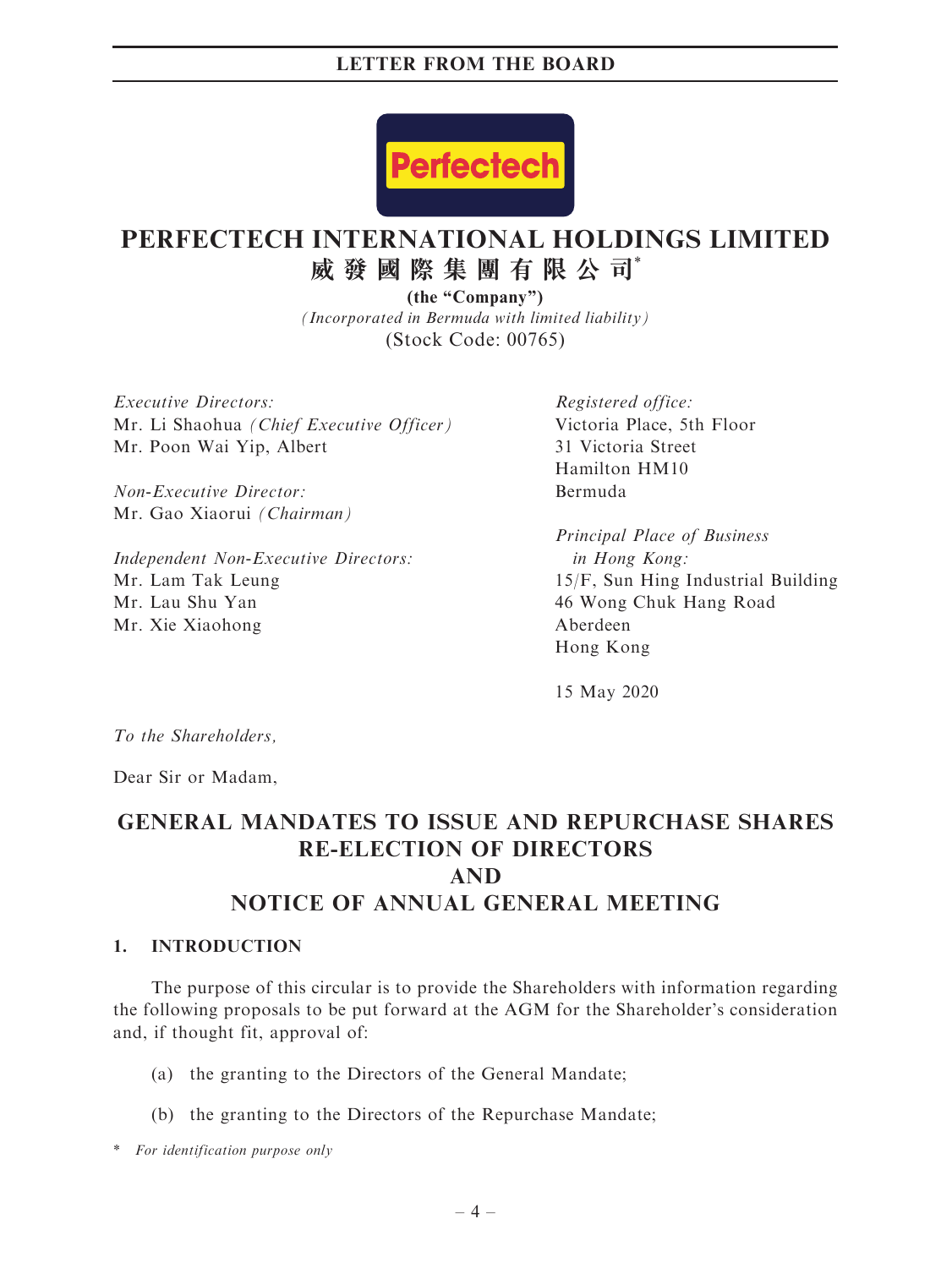- (c) the granting to the Directors of the General Extension Mandate; and
- (d) the re-election of Directors.

#### 2. VARIOUS MANDATES

On 3 June 2019, resolutions for the General Mandate, Repurchase Mandate and the General Extension Mandate were passed by the Shareholders and all the aforesaid mandates will lapse at the conclusion of the forthcoming AGM.

#### (a) General Mandate

An ordinary resolution will be proposed at the AGM to approve the granting of the General Mandate. The new General Mandate, if granted, will allow the Directors to issue and allot further Shares prevailing up to 20% of the number of issued shares of the Company as at the date of passing the relevant resolution (subject to adjustment in case of any Share consolidation or subdivision after such mandate has been approved, provided that the maximum number of Shares that may be issued as a percentage of the total number of issued Shares at the date immediately before and after such consolidation or subdivision shall be the same).

As at the Latest Practicable Date, the number of issued shares of the Company was 326,923,607 fully paid-up Shares. Subject to the passing of the resolution granting the General Mandate and on the basis that no further Shares will be allotted and issued or repurchased from the Latest Practicable Date and up to the date of the AGM, exercise in full of the General Mandate could result in up to new issue of 65,384,721 Shares. There is no present intention for any issuance of Shares pursuant to the General Mandate.

#### (b) Repurchase Mandate

An ordinary resolution will be proposed at the AGM to approve the granting of the Repurchase Mandate. The new Repurchase Mandate, if granted, will allow the Directors to exercise all the powers of the Company to repurchase its own Shares on market through the Stock Exchange or on another recognised stock exchange not exceeding 10% of the number of issued shares of the Company as at the date of passing the relevant resolution (subject to adjustment in case of any Share consolidation or subdivision after such mandate has been approved, provided that the maximum number of Shares that may be repurchased as a percentage of the total number of issued Shares at the date immediately before and after such consolidation or subdivision shall be the same).

Subject to the passing of the proposed resolution granting the Repurchase Mandate and on the basis that there were 326,923,607 fully paid-up Shares as at the Latest Practicable Date and no Shares will be issued or repurchased by the Company from the Latest Practicable Date to the date of AGM, the Company will be allowed under the Repurchase Mandate to repurchase a maximum of 32,692,360 Shares. There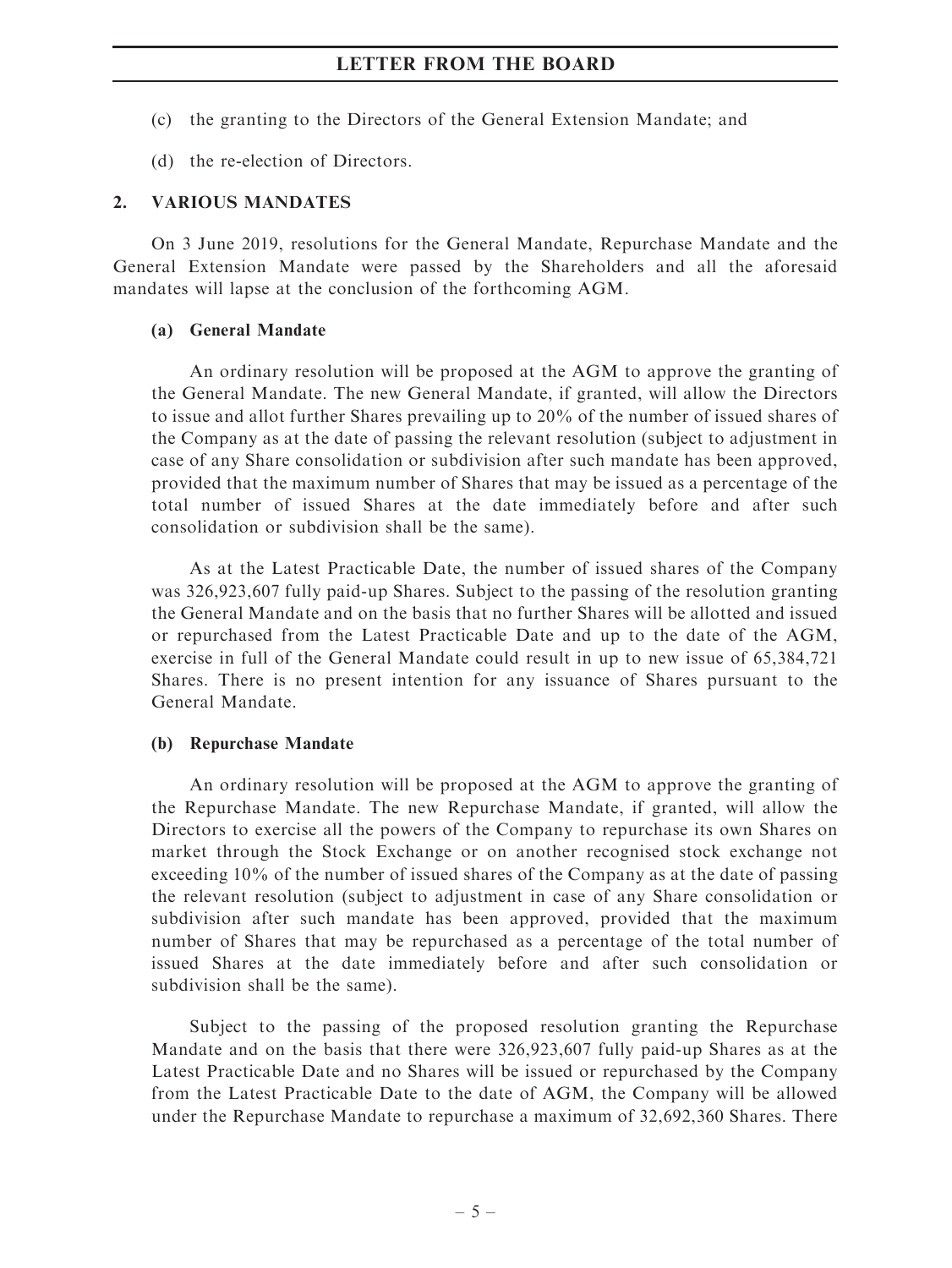is no present intention for any repurchase of Shares on market through the Stock Exchange or on another recognised stock exchange pursuant to the Repurchase Mandate.

An explanatory statement required under Rule 10.06(1)(b) of the Listing Rules to be sent to the Shareholders in relation to the Repurchase Mandate is set out in Appendix I to this circular. The explanatory statement contains all the information reasonably necessary for Shareholders to make an informed decision on whether to approve the relevant resolution at the AGM.

#### (c) General Extension Mandate

It is recommended that the General Extension Mandate be granted to the Directors permitting them, after the grant of the Repurchase Mandate referred to above, to add to the General Mandate any Shares repurchased pursuant to the Repurchase Mandate.

The authority conferred on the Directors by the General Mandate, the Repurchase Mandate and the General Extension Mandate would continue in force until the earliest of (i) the conclusion of the next annual general meeting of the Company; (ii) the expiration of the period within which the next annual general meeting of the Company is required by law or the Bye-laws to be held; and (iii) its revocation or variation by ordinary resolution of the Shareholders in a general meeting.

#### 3. RE-ELECTION OF DIRECTORS

Pursuant to Bye-law 99 of the Bye-laws and the Corporate Governance Code of the Company, every Director including those Directors appointed for a specific term, shall be subject to retirement by rotation at the annual general meeting at least once every three years. The retiring Director(s) shall be eligible for re-election.

Accordingly, the following Directors shall hold office only until the AGM and shall be eligible for re-election at the AGM.

| <b>Name</b>      | <b>Position</b>                    |
|------------------|------------------------------------|
| Mr. Gao Xiaorui  | Non-executive Director             |
| Mr. Lau Shu Yan  | Independent non-executive Director |
| Mr. Xie Xiaohong | Independent non-executive Director |

Based on the Board resolution passed on 30 March 2020, if re-elected at the AGM, each of Mr. Gao Xiaorui, Mr. Lau Shu Yan and Mr. Xie Xiaohong will hold office until the conclusion of the annual general meeting of the Company in 2023.

Further, if re-elected, each of the aforesaid Directors, subject to the terms agreed otherwise which expire earlier (if any), will be subject to rotation, removal, vacation or termination of his office as Director as set out in the Bye-laws or the disqualification to act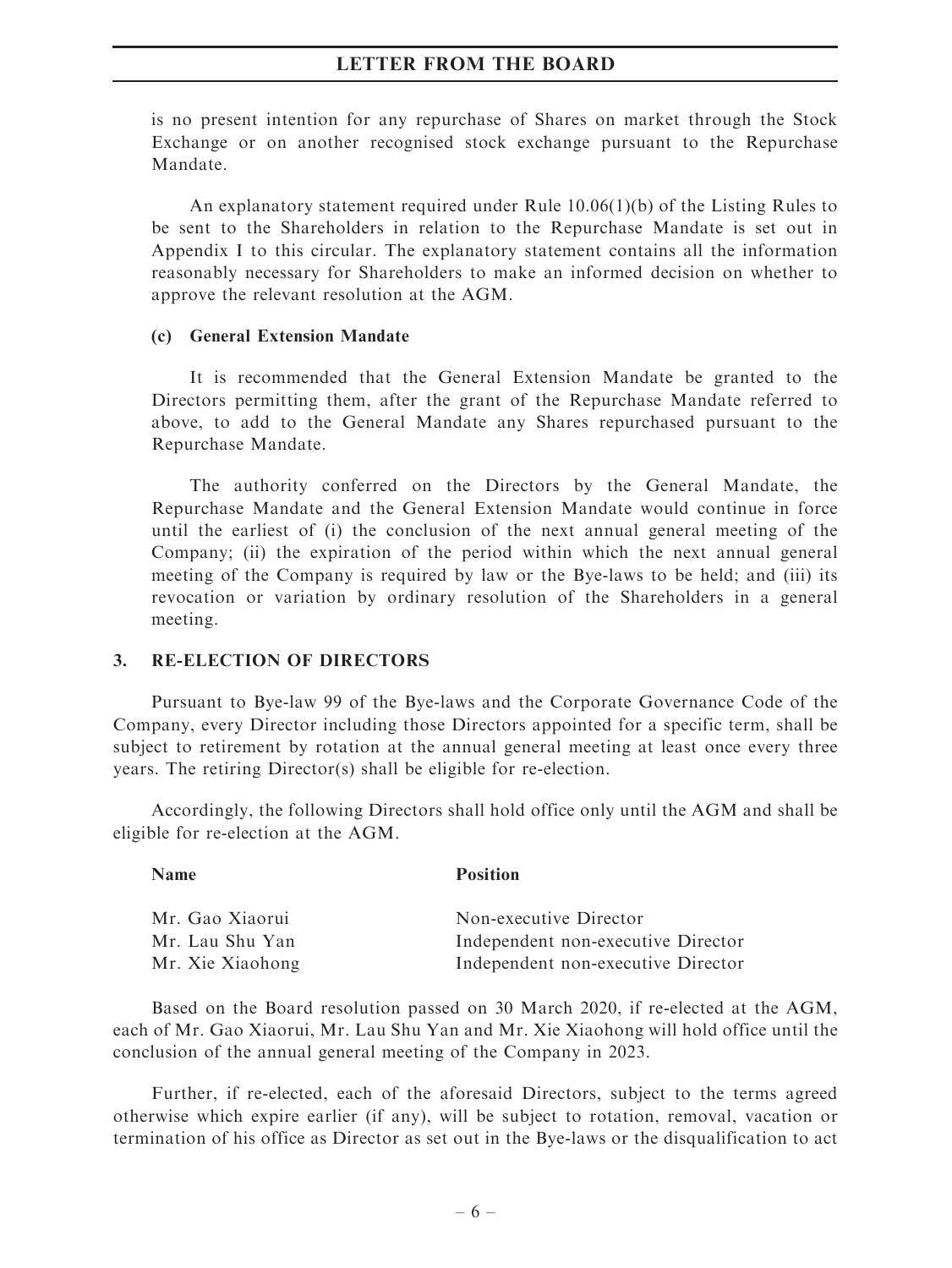as a Director under the Bye-laws, the laws of Bermuda and the Listing Rules. The particulars of the aforesaid Directors required to be disclosed under the Listing Rules are set out in Appendix II to this circular.

### Recommendation of the Nomination Committee on re-election of independent non-executive Directors

The nomination of each of Mr. Lau Shu Yan and Mr. Xie Xiaohong was made in accordance with the nomination policy of the Company having considered the background, skills and experience of Mr. Lau Shu Yan and Mr. Xie Xiaohong.

In view of Mr. Lau Shu Yan's and Mr. Xie Xiaohong's knowledge and experience as mentioned in their respective biographies contained in Appendix II of this circular, the Board considered that they would bring valuable perspectives, knowledge, skills and experience to the Board and would also contribute to the diversity of the Board. Hence, the Board recommended the re-election of each of Mr. Lau Shu Yan and Mr. Xie Xiaohong as independent non-executive Directors.

Moreover, each of Mr. Lau Shu Yan and Mr. Xie Xiaohong has confirmed in writing to the Company of his independence pursuant to Rule 3.13 of the Listing Rules. To the best knowledge of the Directors, as at the Latest Practicable Date, the Company was not aware of any matters or events that might occur and affect the independence of each of Mr. Lau Shu Yan and Mr. Xie Xiaohong, and the Board considered them to be independent.

#### 4. ANNUAL GENERAL MEETING

The AGM Notice is set out on pages 15 to 19 of this circular and a form of proxy for use at the AGM is herein enclosed.

Whether or not you are able to attend the AGM, please complete the accompanying form of proxy in accordance with the instructions printed thereon and return it to the Company's branch share registrar in Hong Kong, Tricor Standard Limited, at Level 54, Hopewell Centre, 183 Queen's Road East, Hong Kong as soon as possible and in any event not later than 48 hours before the time appointed for holding the AGM or any adjournment thereof. Completion and return of the form of proxy shall not preclude you from attending and voting at the AGM or any adjournment thereof should you so desire.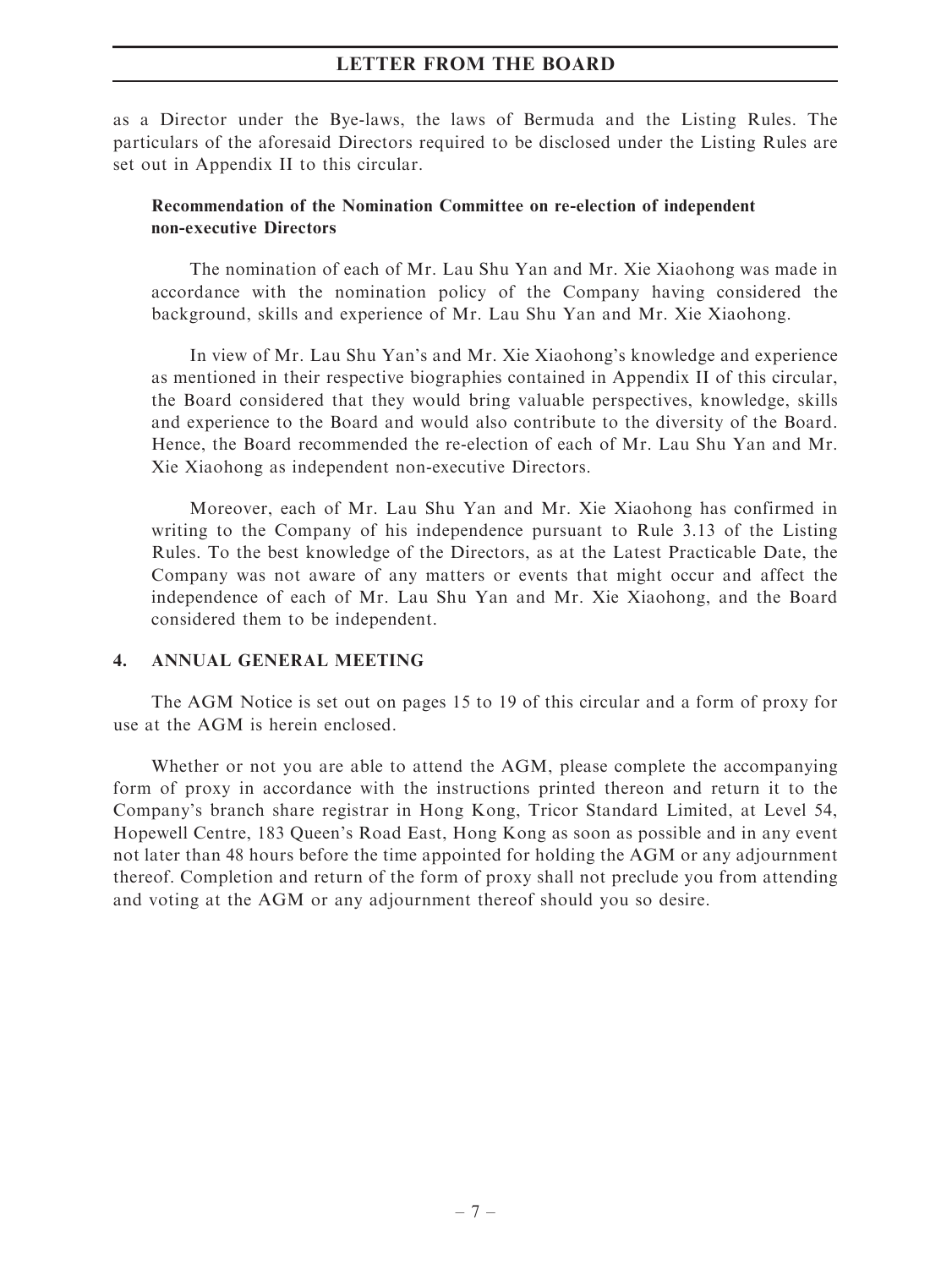#### 5. CLOSURE OF REGISTER OF MEMBERS

The Hong Kong register of members of the Company will be closed from 8 June 2020, Monday, to 15 June 2020, Monday (both dates inclusive), for the purposes of determining the entitlements of the Shareholders to attend and vote at the AGM. No transfer of the Shares may be registered on those dates. In order to qualify to attend and vote at the AGM, all transfers accompanied by the relevant share certificates must be lodged with the Company's branch share registrar in Hong Kong, Tricor Standard Limited, at Level 54, Hopewell Centre, 183 Queen's Road East, Hong Kong, by no later than 4: 30 p.m. on 5 June 2020, Friday.

#### 6. VOTING BY POLL

In accordance with Rule 13.39(4) of the Listing Rules, any vote of shareholders at a general meeting must be taken by poll. Accordingly, the voting on all resolutions at the AGM will be conducted by way of poll.

#### 7. RECOMMENDATION

The Board believes that the resolutions in relation to the granting to the Directors of the General Mandate, Repurchase Mandate and General Extension Mandate and the re-election of Directors are in the best interests of the Company and the Shareholders as a whole. The Board recommends that the Shareholders vote in favour of all resolutions to be proposed at the AGM.

#### 8. RESPONSIBILITY OF THE DIRECTORS

This circular, for which the Directors collectively and individually accept full responsibility, includes particulars given in compliance with the Listing Rules for the purpose of giving information with regard to the Company. The Directors, having made all reasonable enquiries, confirm that to the best of their knowledge and belief the information contained in this circular is accurate and complete in all material respects and not misleading or deceptive, and there are no other matters the omission of which would make any statement herein or this circular misleading.

> Yours faithfully, By order of the Board Perfectech International Holdings Limited Gao Xiaorui Chairman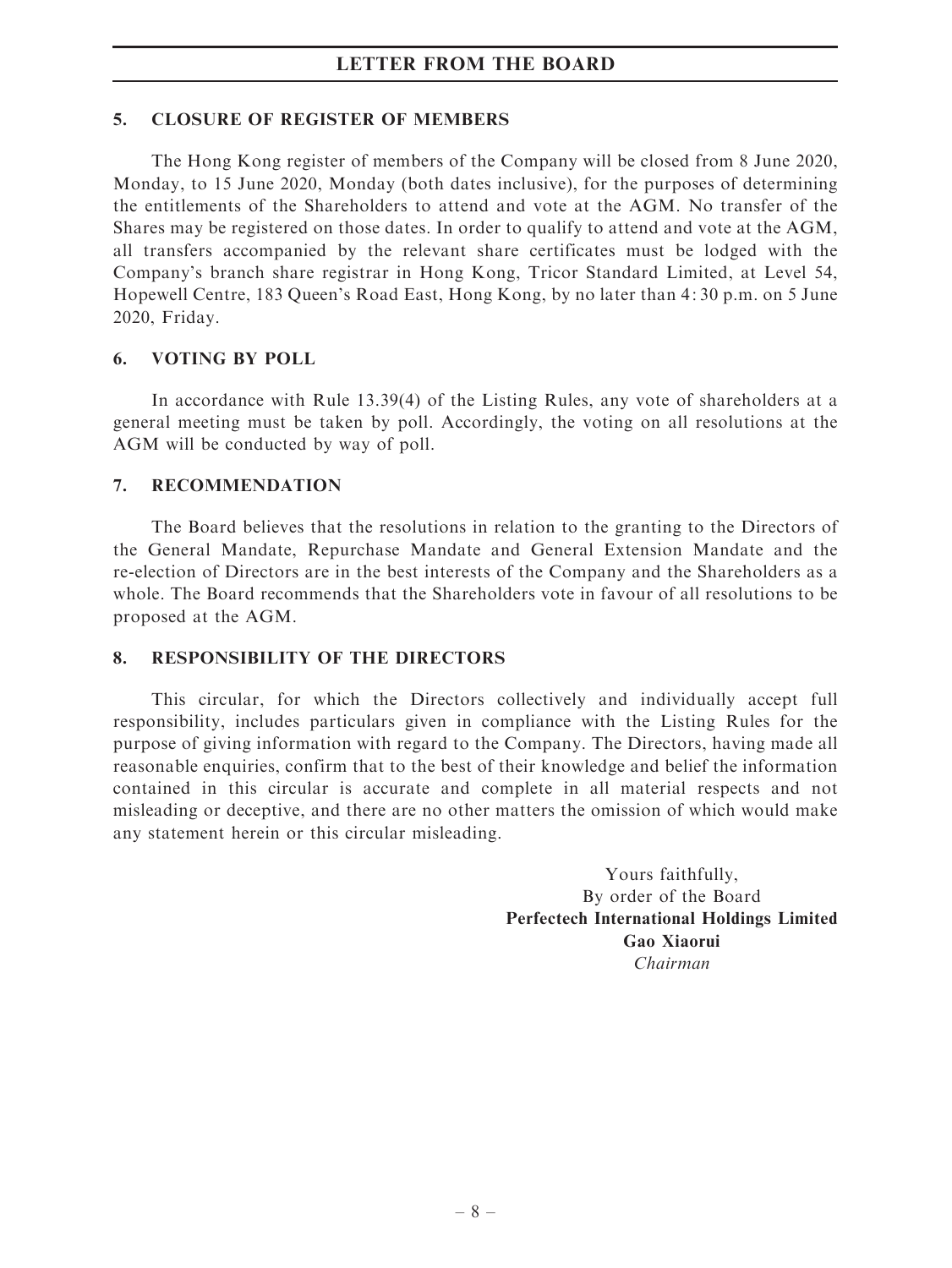### APPENDIX I EXPLANATORY STATEMENT ON REPURCHASE OF SHARES

This explanatory statement contains all the information required pursuant to Rule  $10.06(1)(b)$  and other relevant provisions of the Listing Rules to enable the Shareholders to make an informed decision on whether to vote for or against the ordinary resolutions to be proposed at the AGM in relation to the new Repurchase Mandate.

#### 1. SHARE CAPITAL

As at the Latest Practicable Date, the number of issued shares of the Company was 326,923,607 fully paid-up Shares.

Subject to the passing of the resolution granting the new Repurchase Mandate and on the basis that no further Shares will be allotted and issued or repurchased from the Latest Practicable Date to the date of the AGM, the Directors would be allowed under the Repurchase Mandate to repurchase up to 32,692,360 Shares, representing 10% of the number of issued shares of the Company as at the Latest Practicable Date, during the period from the date of resolution granting the Repurchase Mandate until the earliest of (i) the conclusion of the next annual general meeting of the Company; (ii) the expiration of the period within which the next annual general meeting of the Company is required by law or the Bye-laws to be held; and (iii) its revocation or variation by ordinary resolution of the Shareholders in a general meeting.

#### 2. REASONS FOR REPURCHASES

The Directors believe that it is in the best interests of the Company and its Shareholders as a whole to have a general authority from Shareholders to enable the Directors to repurchase Shares in the market. Such repurchases may, depending on market conditions and funding arrangements at the time, lead to an enhancement of the net value of the Company and its assets and/or earnings per Share and will only be made if the Directors believe that such repurchases will benefit the Company and its Shareholders as a whole.

#### 3. FUNDING OF REPURCHASES

In repurchasing Shares, the Company may apply funds legally available for such purpose from distributable profit or funds from a new issue in accordance with its Memorandum of Association and Bye-laws and the laws of Bermuda.

Bermuda law provides that the amount of capital repaid in connection with a share repurchase may only be paid out of either the capital paid up on the relevant shares, or out of the funds of the Company otherwise available for dividend or distribution or the proceeds of a fresh issue of shares made for the purpose. The amount of premium payable on repurchase may only be paid out of either the funds of the Company which would otherwise be available for dividend or distribution or out of the share premium of the Company.

On the basis of the combined net tangible assets of the Group as at 31 December 2019, and taking into account the current working capital position of the Group, the Directors consider that there would be no material adverse effect on the working capital and gearing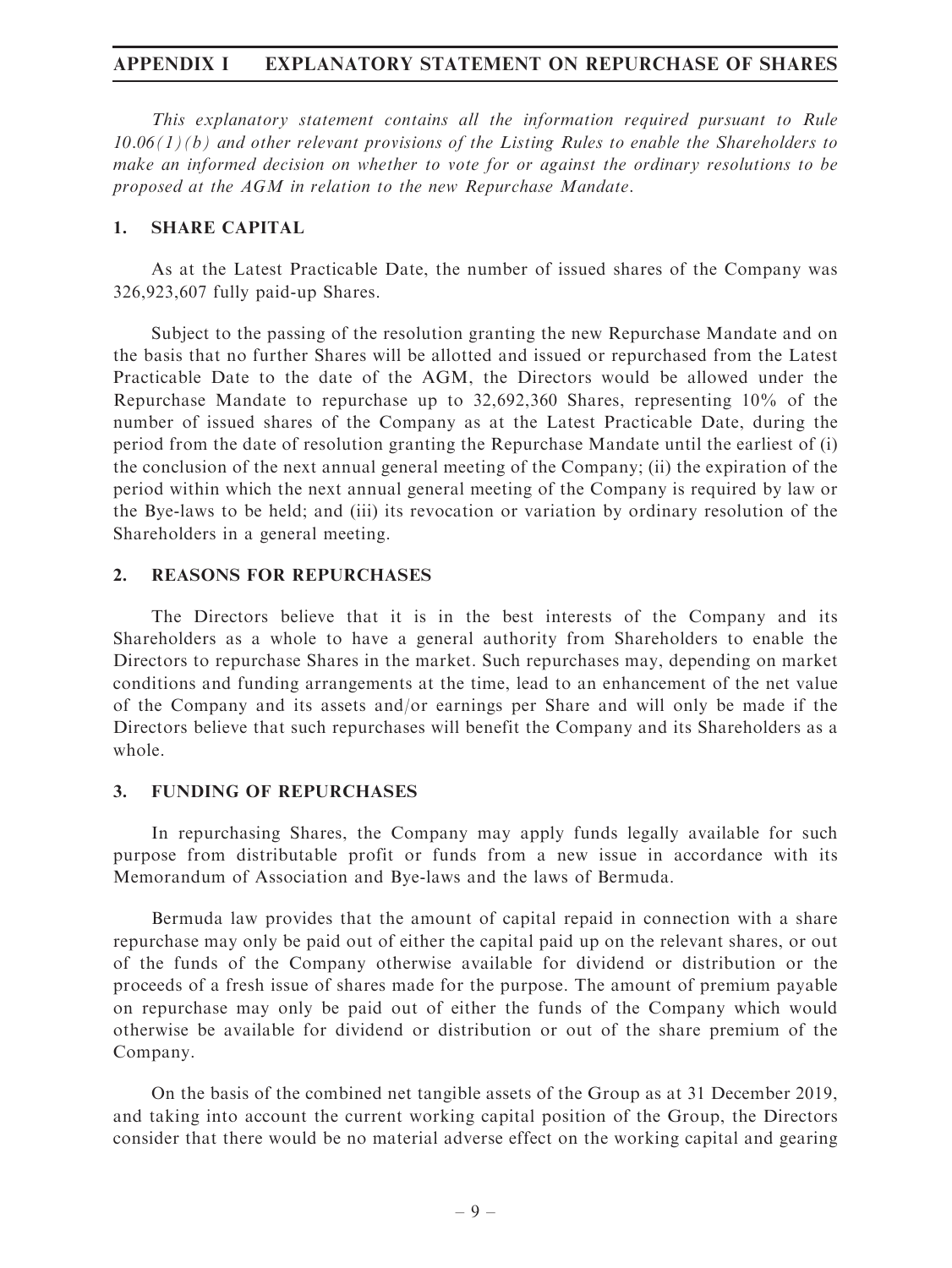# APPENDIX I EXPLANATORY STATEMENT ON REPURCHASE OF SHARES

position of the Group in the event that the Repurchase Mandate was to be exercised in full at any time during the proposed purchase period. The Directors do not propose to exercise the Repurchase Mandate to such extent as would, in the circumstances, have a material adverse effect on the working capital requirements of the Company or the gearing levels which in the opinion of the Directors are from time to time appropriate for the Company.

## 4. EFFECT UNDER THE TAKEOVERS CODE AND ON MINIMUM PUBLIC HOLDING

If, as a result of a Share repurchase, a Shareholder's proportionate interest in the voting rights of the Company increases, such increase will be treated as an acquisition for the purpose of Rule 32 of the Takeovers Code. In certain circumstances, a Shareholder or a group of Shareholders acting in concert (depending on the level of increase of the Shareholders' interest) could as a result of increase of its or their interest, obtain or consolidate control of the Company and become obliged to make a mandatory offer in accordance with Rule 26 of the Takeovers Code.

Assuming that no further Shares will be allotted and issued or repurchased from the Latest Practicable Date to the date of the AGM, on exercise in full of the Repurchase Mandate, the number of issued Shares will decrease from 326,923,607 to 294,231,247.

As at the Latest Practicable Date, each of Mr. Gao Xiaorui (through Fresh Choice Holdings Limited) and Mr. Zhai Jun (through Star Fly Limited) held 119,297,041 and 125,297,040 Shares respectively representing approximately 36.49% and 38.33% of the number of issued Shares of the Company respectively. The decrease of issued Shares resulted from the full exercise of the Repurchase Mandate will cause the percentage shareholding of each of Fresh Choice Holdings Limited (and thus Mr. Gao Xiaorui) and Star Fly Limited (and thus Mr. Zhai Jun) to increase to approximately 40.55% and 42.58% respectively. Such increase will give rise to an obligation to make a mandatory offer under Rule 26 of the Takeovers Code.

Save as disclosed above, the Directors are not aware of any consequences which may arise under the Takeovers Code as a result of any repurchases made under the Repurchase Mandate. The Board currently has no intention to exercise the Repurchase Mandate to the extent which will trigger a mandatory offer under Rule 26 of the Takeovers Code.

The Company has no intention to exercise the Repurchase Mandate to the effect that it will result in the public float to fall below 25% or such other minimum percentage prescribed by the Listing Rules from time to time.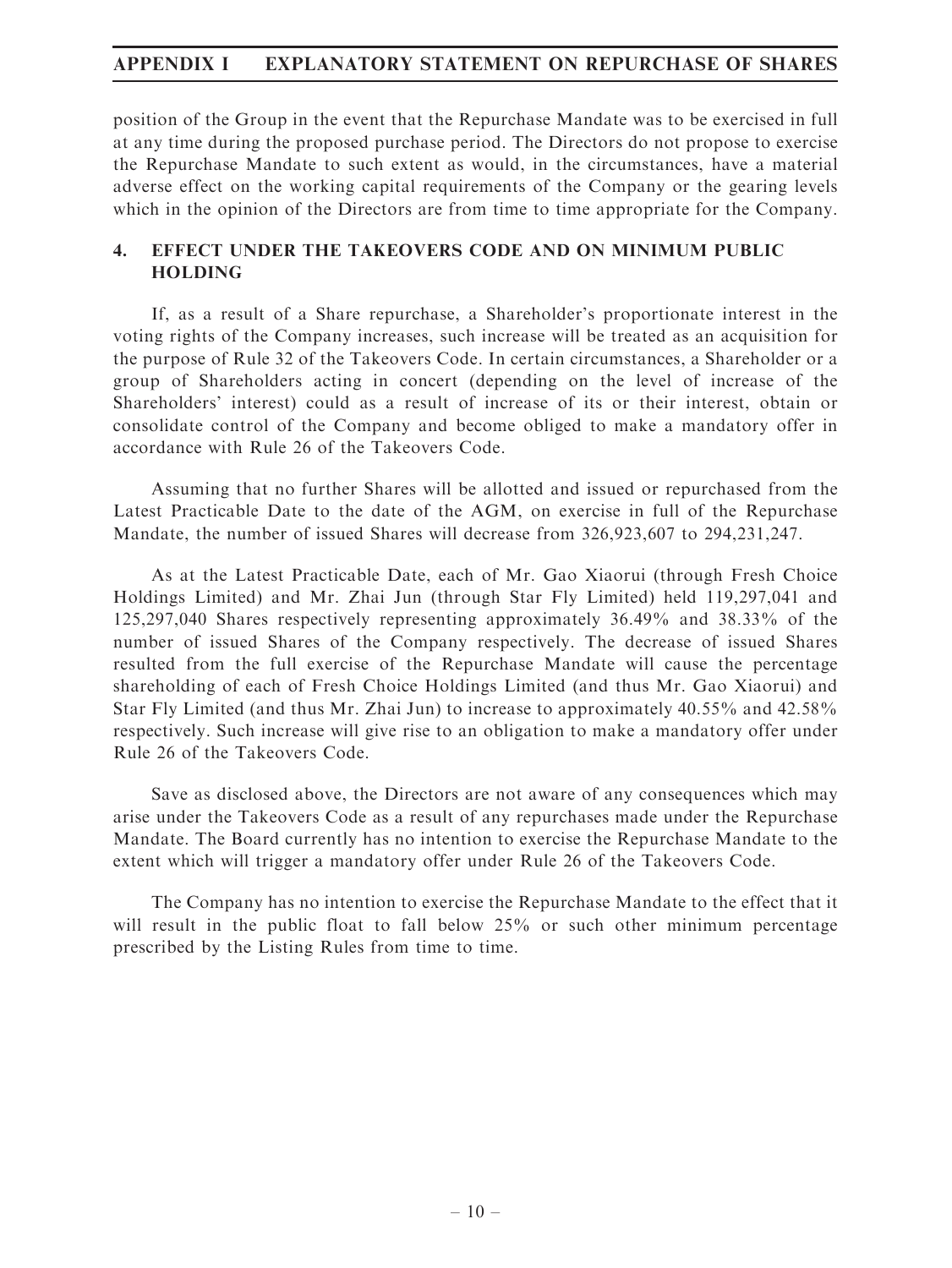## APPENDIX I EXPLANATORY STATEMENT ON REPURCHASE OF SHARES

#### 5. SHARE PRICE

The highest and lowest prices at which the Shares have been traded on the Stock Exchange during the previous twelve months and up to the Latest Practicable date were as follows:

|                                         | <b>Share Price</b> |        |
|-----------------------------------------|--------------------|--------|
|                                         | <b>Highest</b>     | Lowest |
|                                         | $(HK\$             | $(HK\$ |
| 2019                                    |                    |        |
| April                                   | 1.260              | 1.000  |
| May                                     | 1.200              | 1.200  |
| June                                    | 1.240              | 1.020  |
| July                                    | 1.100              | 1.040  |
| August                                  | 1.100              | 0.930  |
| September                               | 1.100              | 0.910  |
| October                                 | 1.100              | 1.100  |
| November                                | 0.860              | 0.850  |
| December                                | 0.860              | 0.860  |
| 2020                                    |                    |        |
| January                                 | 1.230              | 1.050  |
| February                                |                    |        |
| March                                   | 0.950              | 0.800  |
| April                                   | 0.760              | 0.610  |
| May (up to the Latest Practicable Date) |                    |        |

## 6. REPURCHASE OF SHARES

The Company had not purchased any shares in the six months preceding the Latest Practicable Date, whether on the Stock Exchange or otherwise.

## 7. GENERAL

None of the Directors, and to the best of their knowledge having made all reasonable enquiries, nor any Close Associates of any Director, have any present intention in the event that the Repurchase Mandate is approved by the Shareholders to sell any Shares to the Company.

No Core Connected Person has notified the Company that he has a present intention to sell Shares to the Company, or has undertaken not to do so, if the Repurchase Mandate is approved by Shareholders.

The Directors have undertaken to the Stock Exchange to exercise the power of the Company to make purchases pursuant to the Repurchase Mandate in accordance with the Listing Rules and the applicable laws of Bermuda.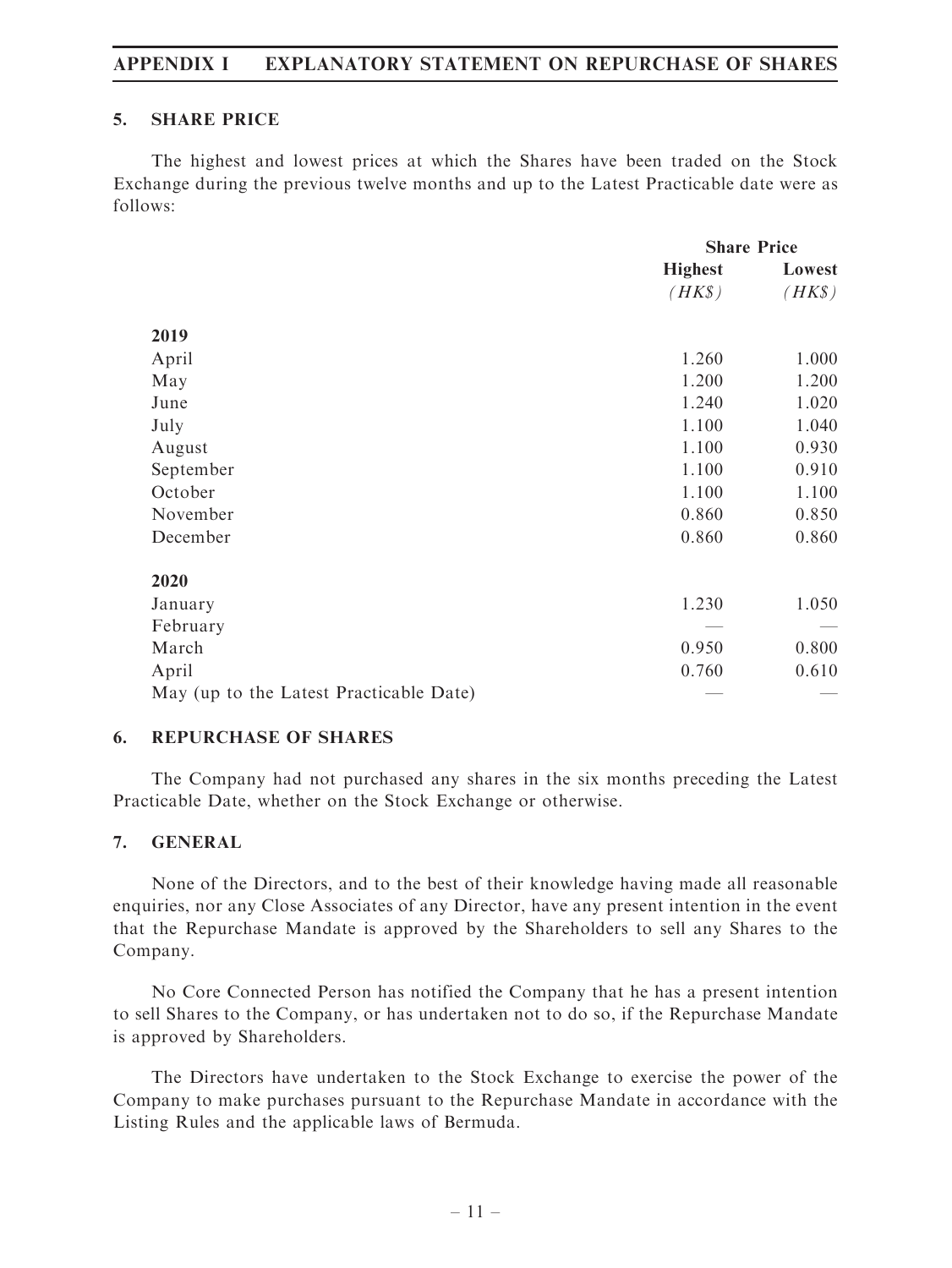## APPENDIX II DETAILS OF DIRECTORS STANDING FOR RE-ELECTION

Set out below are details of the Directors who are proposed to be re-elected at the AGM.

#### 1. MR. GAO XIAORUI

Mr. Gao Xiaorui (Mr. Gao), aged 39, became the non-executive director of the Company on 28 November 2016. He is the chairman of the Company and also the chairman of the nomination committee of the Company. Mr. Gao is responsible for strategic development of the Group and provides leadership for the Board. He is also the sole director of Fresh Choice Holdings Limited (which is a substantial shareholder of the Company). He has over 10 years of experience in the investment and accounting fields. Mr. Gao graduated from Communication University of China with a bachelor's degree in accounting. As at the Latest Practicable Date, Mr. Gao, through his holding of 90% interest in the issued shares of Fresh Choice Holdings Limited, is interested in 119,297,041 shares of the Company, representing approximately 36.49% of the entire issued share capital of the Company.

Mr. Gao has entered into a service contract with the Company for a term of three years which has commenced from 28 November 2019.

### 2. MR. LAU SHU YAN

Mr. Lau Shu Yan (Mr. Lau), aged 38, became an independent non-executive director of the Company on 28 November 2016. He is the chairman of the audit committee and a member of remuneration committee of the Company. Mr. Lau is currently a partner of an audit firm. He had previously worked in an international accounting firm and has over 10 years of experience in finance, auditing and accounting fields. He is currently an independent non-executive director of Daohe Global Group Limited (the shares of which are listed on the Main Board of the Stock Exchange (stock code: 915)), and was formerly an independent non-executive director of Union Asia Enterprise Holdings Limited (the shares of which are listed on the GEM of the Stock Exchange (stock code: 8173)) for the period from 31 December 2015 to 13 November 2019 and an independent non-executive director of 深圳市明華澳漢科技股份有限公司 (Shenzhen Mingwah Aohan High Technology Corporation Limited) (the shares of which are listed on the GEM of the Stock Exchange (stock code: 8301)) for the period from 30 September 2016 to 9 April 2020. Mr. Lau graduated from the University of Newcastle upon Tyne, the United Kingdom with a bachelor's degree in arts majoring in accounting and financial analysis. He is a member of the Hong Kong Institute of Certified Public Accountants and a fellow member of the Association of Chartered Certified Accountants.

Mr. Lau has entered into a service contract with the Company for a term of three years which has commenced from 28 November 2019.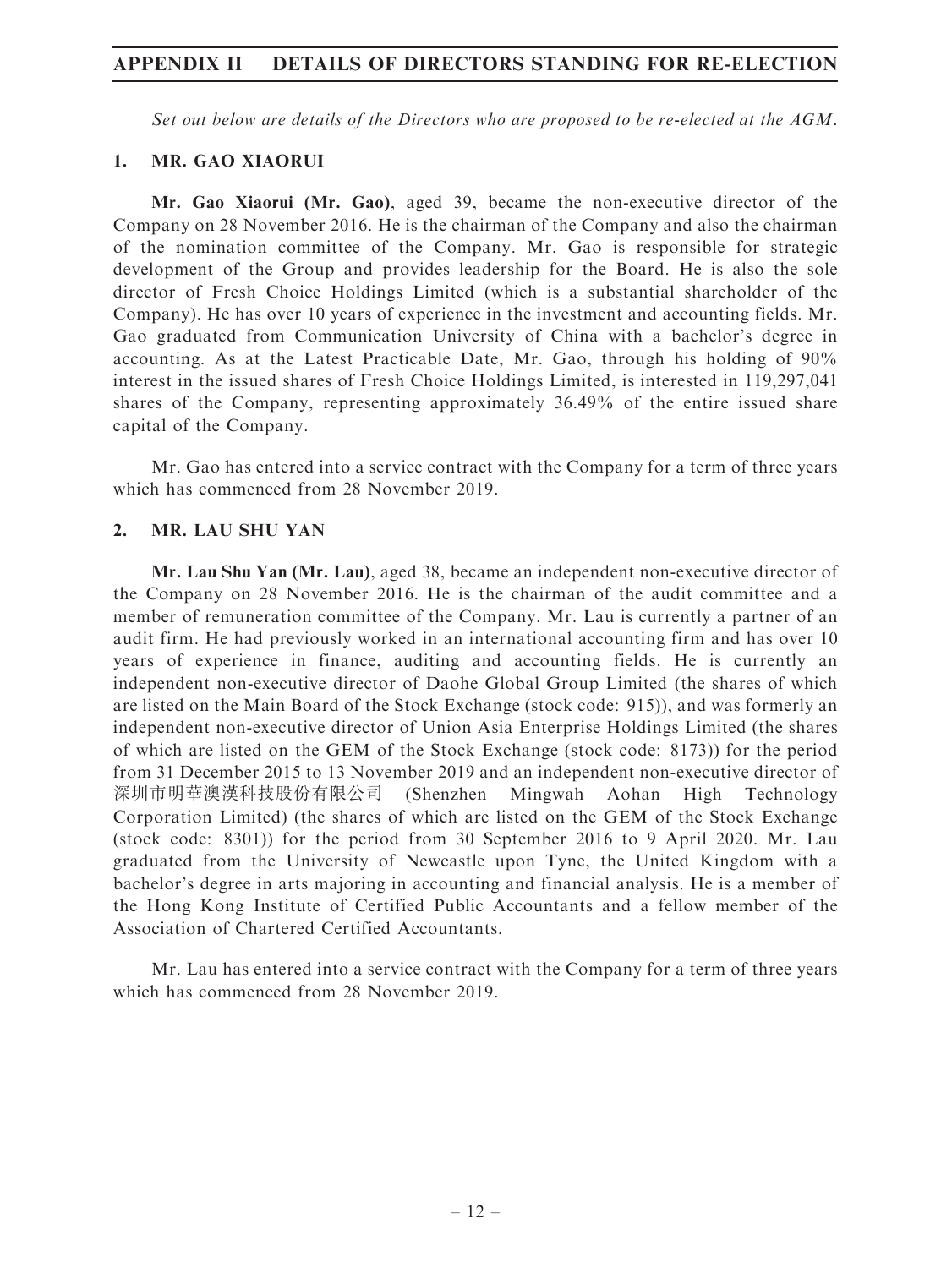## APPENDIX II DETAILS OF DIRECTORS STANDING FOR RE-ELECTION

#### 3. MR. XIE XIAOHONG

Mr. Xie Xiaohong (Mr. Xie), aged 49, became an independent non-executive director of the Company on 28 November 2016. He is a member of the audit committee, remuneration committee and nomination committee of the Company. He has over 20 years of experience in providing business solutions and consulting services to banking, finance and telecommunication industries. Mr. Xie is a senior business consultant at Bank of Nova Scotia, Canada currently, providing business solution and consulting services to private and institutional wealth management businesses. Between 2011 and 2012, he was a business systems analyst at Investment Industry Regulatory Organization of Canada, and was responsible for market surveillances support on over 10 security exchange markets of Canada. Mr. Xie graduated from Peking University, China with a bachelor's degree of technical physics majoring in nuclear physics, and he has also obtained a master's degree of applied science majoring in systems design engineering from the University of Waterloo, Canada.

Mr. Xie has entered into a service contract with the Company for a term of three years which has commenced from 28 November 2019.

#### DIRECTORS' EMOLUMENTS

The amounts of emoluments received in the year ended 31 December 2019 by the above Directors to be re-elected at the AGM is set out in the table below:

| <b>Directors</b> | Fees<br>(HK\$'000) | Salaries.<br>allowances<br>and benefits<br>in kind<br>(HK\$'000) | Employee<br>share option<br>benefits<br>( <i>HK\$'000</i> ) | <b>Pension</b><br>scheme<br>(HK\$'000) | Total<br>contributions remuneration<br>(HK\$'000) |
|------------------|--------------------|------------------------------------------------------------------|-------------------------------------------------------------|----------------------------------------|---------------------------------------------------|
| Mr. Gao Xiaorui  | 180                | ___                                                              |                                                             |                                        | 180                                               |
| Mr. Lau Shu Yan  | 180                |                                                                  |                                                             |                                        | 180                                               |
| Mr. Xie Xiaohong | 180                |                                                                  |                                                             |                                        | 180                                               |

The emoluments received in 2019 and to be received in 2020 by the above Director to be re-elected at the AGM were/will be determined by the Board based on the adopted remuneration policy reviewed by the Remuneration Committee of the Company, with reference to the Director's background and qualifications, skills and experience, responsibilities undertaken, contribution to the Group, time commitment and the prevailing market level of remuneration of similar position.

Under the letter of appointment of each of Mr. Gao Xiaorui, Mr. Lau Shu Yan and Mr. Xie Xiaohong, they are each entitled to receive a director's fee of HK\$15,000 per month.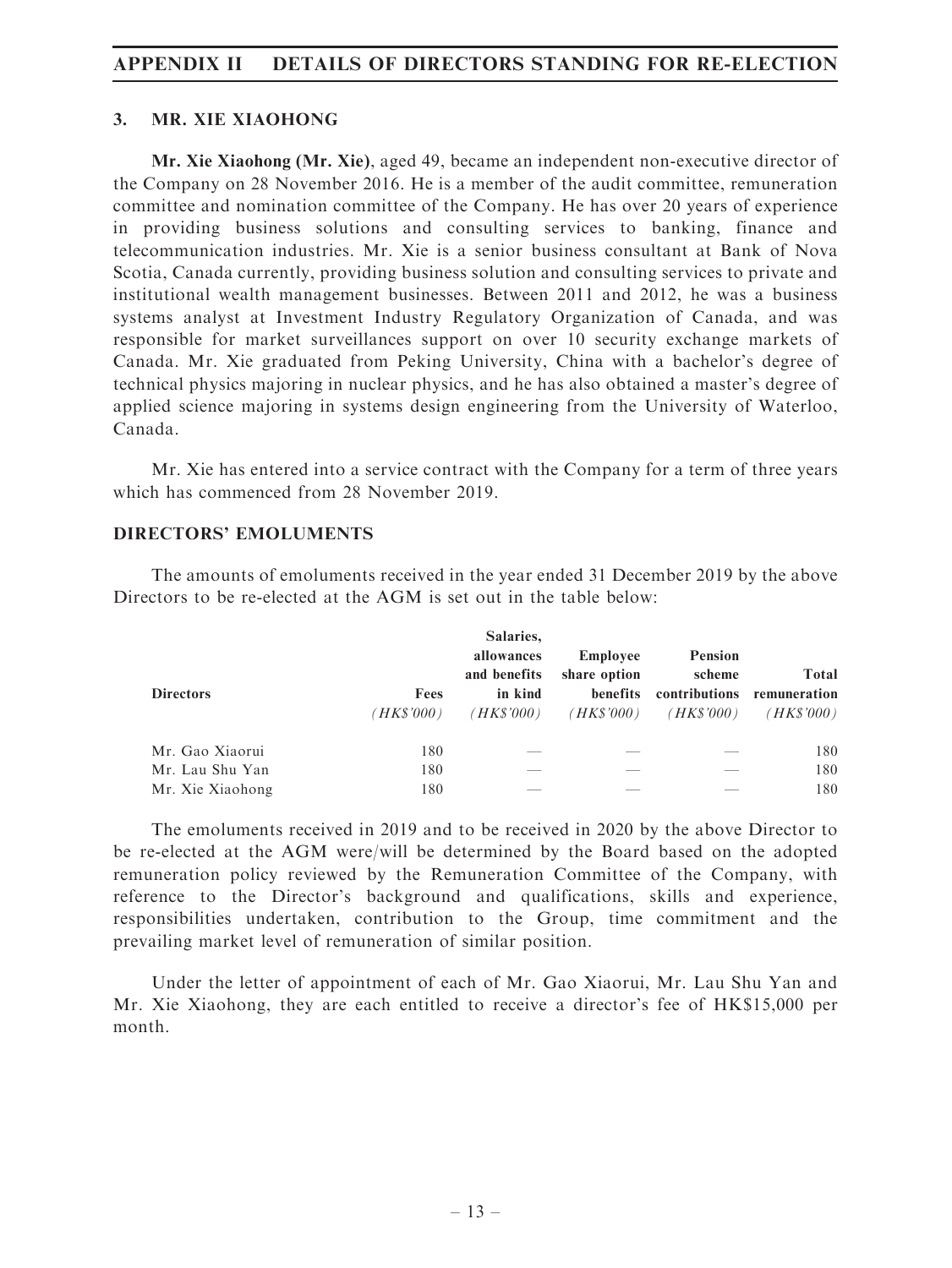## APPENDIX II DETAILS OF DIRECTORS STANDING FOR RE-ELECTION

#### OTHER INFORMATION

If re-elected at the AGM, each of Mr. Gao Xiaorui, Mr. Lau Shu Yan and Mr. Xie Xiaohong will hold office until the conclusion of the annual general meeting of the Company of 2023. Further, if re-elected at the AGM, all the aforesaid Directors, subject to the terms agreed otherwise which expire earlier, will be subject to the rotation, removal, vacation or termination of such offices as set out in the Bye-laws or the disqualification to act as a Director under the Bye-laws, the laws of Bermuda and the Listing Rules. Save as disclosed herein, the above Directors did not in the past three years up to the Latest Practicable Date hold any directorship in any listed public company in Hong Kong or overseas, did not as at the Latest Practicable Date hold any position with any member of the Group, and did not have other major appointments and professional qualifications, any interests in the Shares within the meaning of Part XV of the SFO and any relationship with any other Directors, senior management or any substantial or controlling shareholders of the Company, and there is no information which is discloseable or are/were the above Directors to be re-elected involved in any of the matters required to be disclosed pursuant to any of the requirements of the provisions under paragraphs  $13.51(2)(h)$  to  $13.51(2)(w)$  of the Listing Rules, and the Board is not aware of any other matters which need to be brought to the attention of the Shareholders.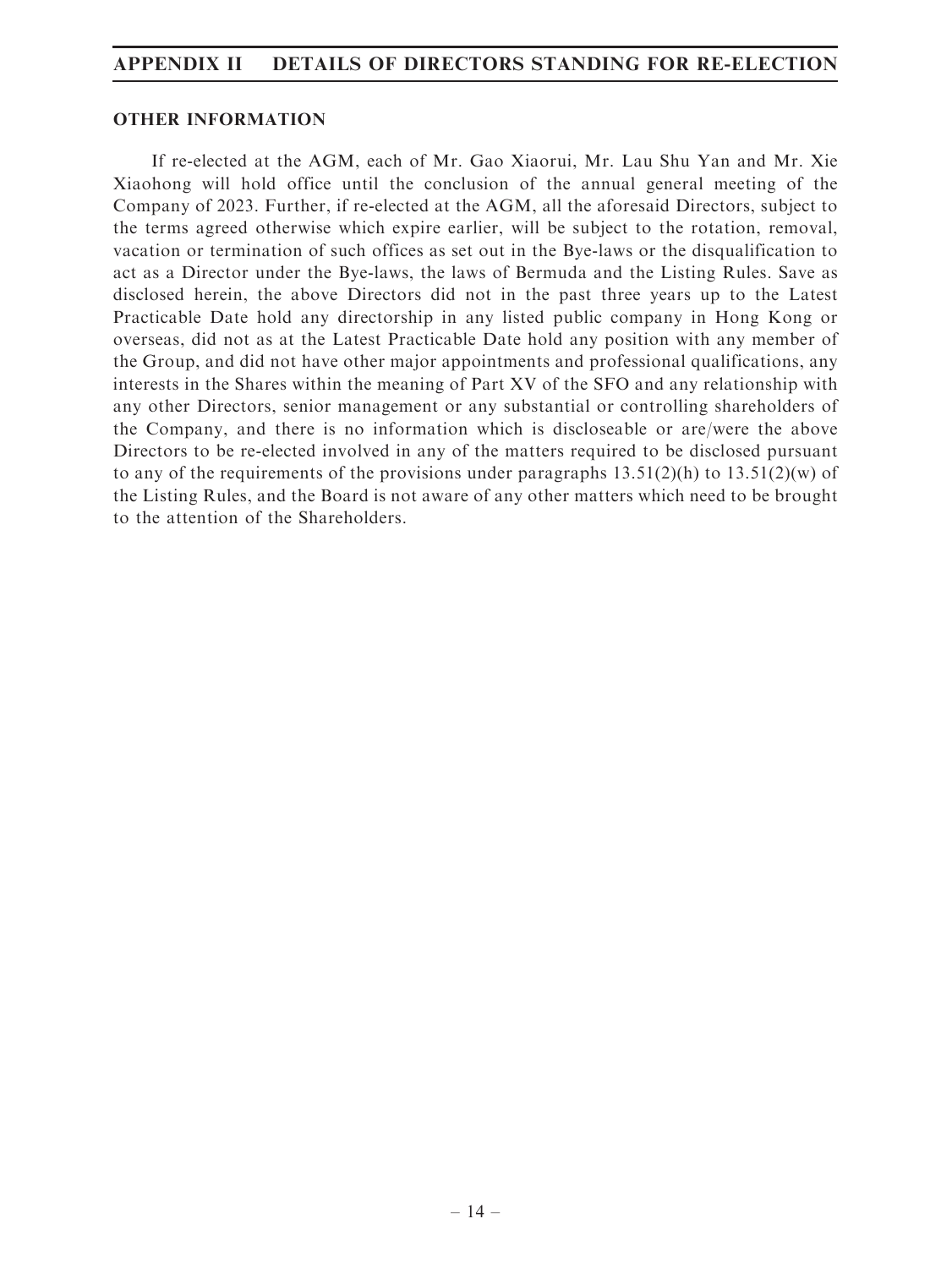

# **PERFECTECH INTERNATIONAL HOLDINGS LIMITED 威發國際集團有限公司**\*

*(Incorporated in Bermuda with limited liability)* (Stock Code: 00765) **(the "Company")**

NOTICE IS HEREBY GIVEN that the annual general meeting of the Company (the "AGM") will be held at 11:00 a.m. on 15 June 2020, Monday at 24/F, Admiralty Centre 1, 18 Harcourt Road, Hong Kong for the purpose of transacting the following business:

## ORDINARY BUSINESS

- 1. To receive and adopt the audited consolidated financial statements and the reports of the directors of the Company (''Directors'') and the independent auditors of the Company (''Auditors'') for the year ended 31 December 2019.
- 2. To re-appoint Messrs. HLM CPA Limited as the Auditors and authorise the board of Directors to fix their remuneration.
- 3. To re-elect Mr. Gao Xiaorui as a non-executive Director.
- 4. To re-elect Mr. Lau Shu Yan as an independent non-executive Director.
- 5. To re-elect Mr. Xie Xiaohong as an independent non-executive Director.
- 6. To authorise the board of Directors to fix the Directors' remuneration.

## SPECIAL BUSINESS

To consider and, if thought fit, to pass the following resolutions (with or without modification) as ordinary resolutions:

#### 7. ''THAT

(a) a general mandate be and is hereby unconditionally given to the Directors to exercise during the Relevant Period (as hereinafter defined) all the powers of the Company to allot, issue and deal with unissued shares in the Company (''Shares'') or securities convertible into Shares or options, warrants or similar rights to subscribe for any Shares or such convertible securities and to make or grant offers, agreements or options which would or might require the exercise of such powers either during or after the Relevant Period, in

\* For identification purpose only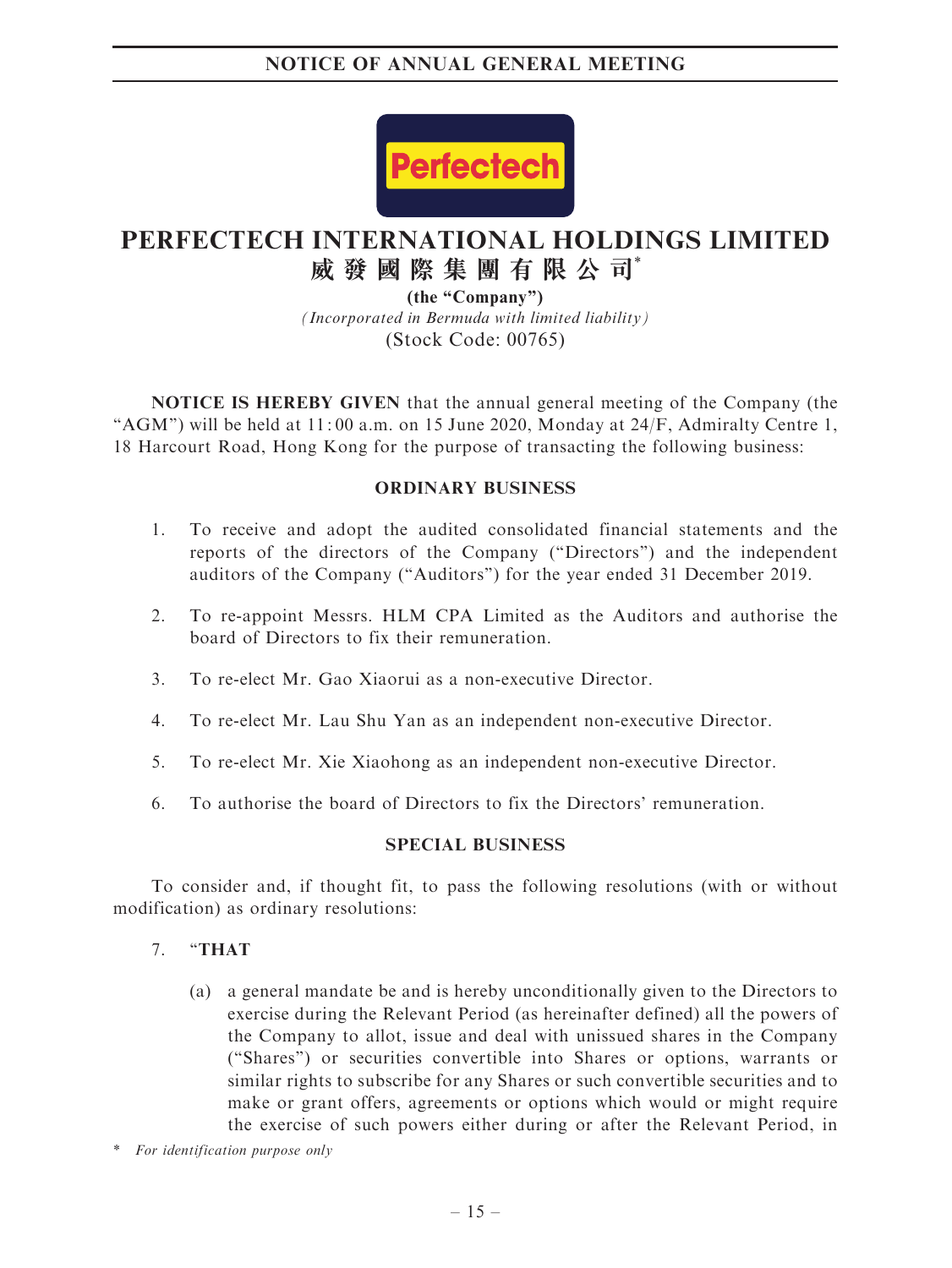addition to any Shares which may be issued from time to time (a) on a Rights Issue (as hereinafter defined) or (b) upon the exercise of any options under any option scheme or similar arrangement for the time being adopted for the grant or issue of Shares or rights to acquire Shares or (c) upon the exercise of rights of subscription or conversion attaching to any warrants or convertible bonds issued by the Company or any securities which are convertible into Shares the issue of which warrants and other securities has previously been approved by shareholders of the Company or (d) as any scrip dividend or similar arrangements pursuant to the bye-laws of the Company, not exceeding twenty per cent of the number of issued shares of the Company as at the date of this resolution (subject to adjustment in case of any Share consolidation or subdivision after the mandate has been approved, provided that the maximum number of securities that may be issued as a percentage of the total number of issued Shares at the date immediately before and after such consolidation or subdivision shall be the same); and

- (b) for the purpose of this resolution, ''Relevant Period'' means the period from the passing of this resolution until whichever is the earliest of:
	- i. the conclusion of the next annual general meeting of the Company;
	- ii. the expiration of the period within which the next annual general meeting of the Company is required by law or the bye-laws of the Company to be held; and
	- iii. the revocation or variation of the authority given under this resolution by an ordinary resolution of the shareholders of the Company in a general meeting;

and ''Rights Issue'' means an offer of Shares open for a period fixed by the Directors to holders of Shares on the register of members of the Company on a fixed record date in proportion to their then holdings of such Shares (subject to such exclusions or other arrangements as the Directors may deem necessary or expedient in relation to fractions entitlements or having regard to any restrictions or obligations under the laws of any relevant jurisdiction, or of the requirements of any recognized regulatory body or any stock exchange applicable to the Company).''

- 8. ''THAT there be granted to the Directors an unconditional general mandate to repurchase Shares on market through The Stock Exchange of Hong Kong Limited or on another recognised stock exchange and that the exercise by the Directors of all powers of the Company to purchase Shares subject to and in accordance with all applicable laws, be and is hereby generally and unconditionally approved, subject to the following conditions:
	- (a) such mandate shall not extend beyond the Relevant Period;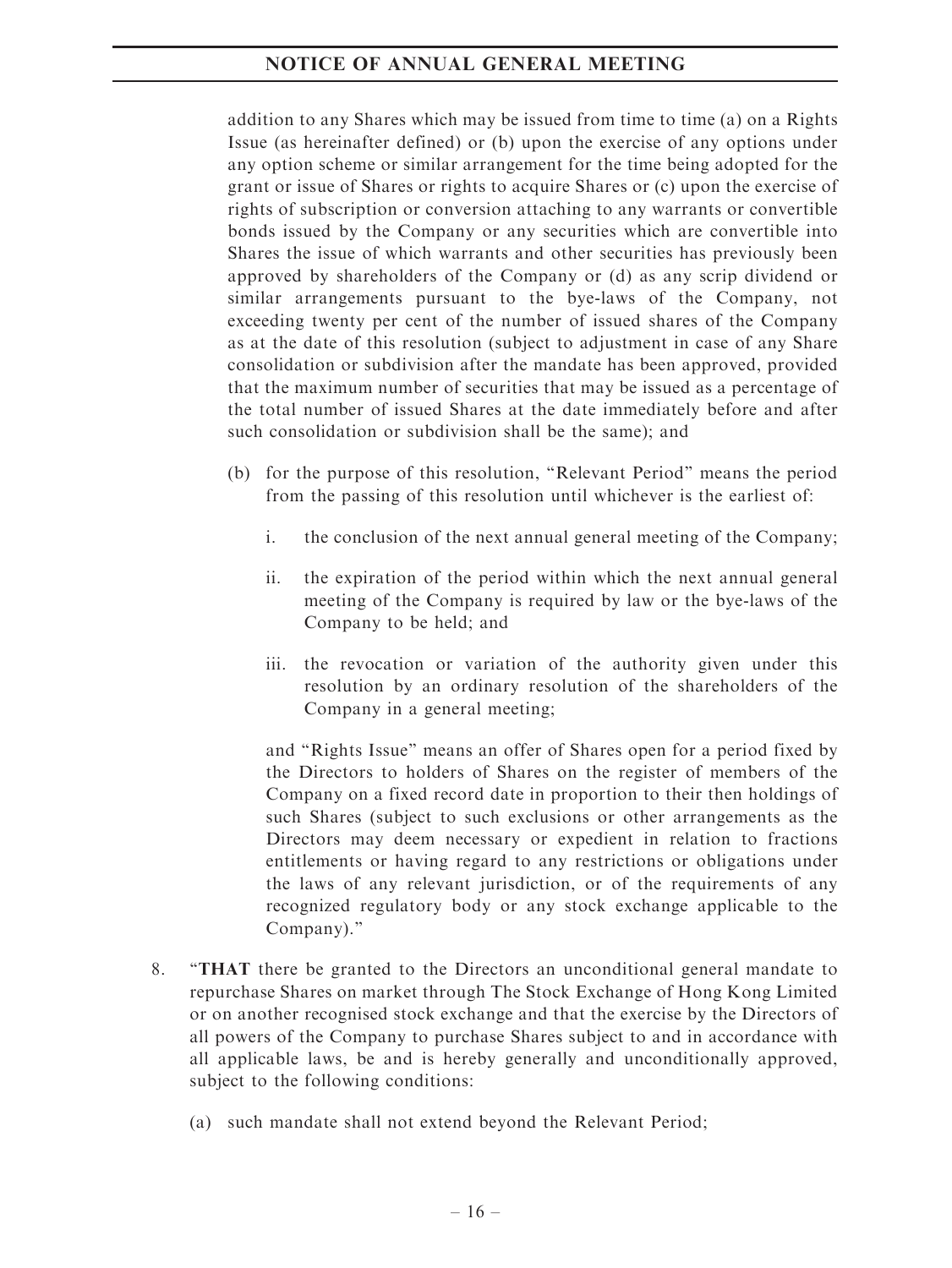- (b) such mandate shall authorize the Directors to procure the Company to repurchase Shares on market through The Stock Exchange of Hong Kong Limited or on another recognised stock exchange at such price as the Directors may at their discretion determine;
- (c) the Shares to be repurchased by the Company pursuant to this resolution during the Relevant Period shall be no more than ten per cent of the Shares in issue at the date of passing this resolution (subject to adjustment in case of any Share consolidation or subdivision after the mandate has been approved, provided that the maximum number of securities that may be repurchased as a percentage of the total number of issued Shares at the date immediately before and after such consolidation or subdivision shall be the same); and
- (d) for the purpose of this resolution, ''Relevant Period'' means the period from the passing of this resolution until whichever is the earliest of:
	- i. the conclusion of the next annual general meeting of the Company;
	- ii. the expiration of the period within which the next annual general meeting of the Company is required by law or the bye-laws of the Company to be held; and
	- iii. the revocation or variation of the authority given under this resolution by an ordinary resolution of the shareholders of the Company in a general meeting.''
- 9. ''THAT, subject to the availability of unissued share capital and conditional upon the resolutions nos. 7 and 8 above being passed, the number of Shares which are repurchased by the Company pursuant to and in accordance with resolution no. 8 above shall be added to the number of Shares that may be allotted or agreed conditionally or unconditionally to be allotted by the Directors pursuant to and in accordance with resolution no. 7 above.''

By order of the Board Gao Xiaorui Chairman

Hong Kong, 15 May 2020

#### Notes:

1. A member of the Company who is a holder of two or more Shares, and who is entitled to attend and vote at the AGM is entitled to appoint more than one proxy or a duly authorized corporate representative to attend and vote in his stead. A proxy need not be a member of the Company. Completion and return of the form of proxy will not preclude a member of the Company from attending and voting in person at the AGM and any adjournment thereof should he so wish. In such event, his form of proxy will be deemed to have been revoked.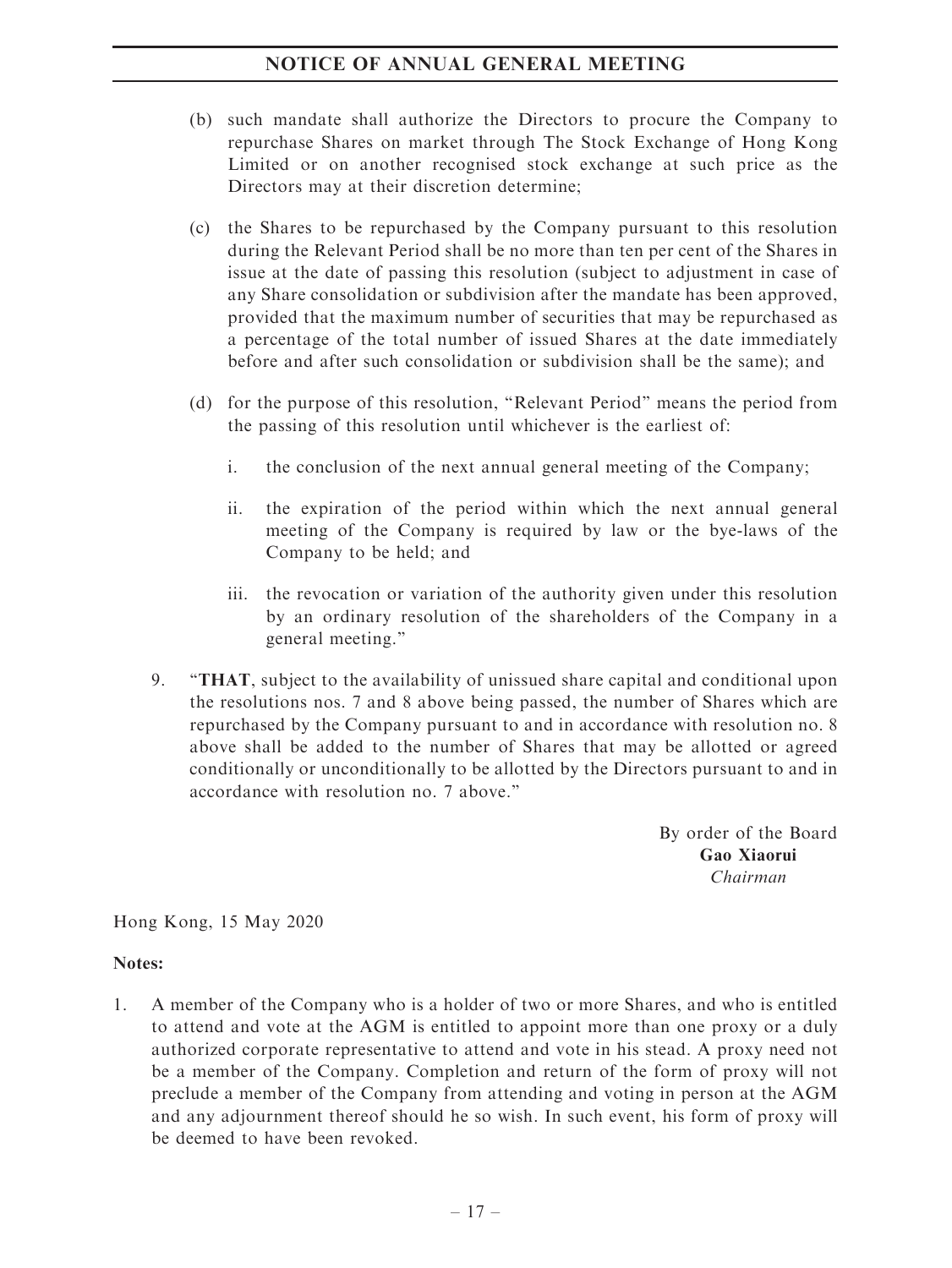- 2. A form of proxy for the AGM is enclosed with the Company's circular dated 15 May 2020. In order to be valid, the form of proxy duly completed and signed in accordance with the instructions printed thereon together with a valid power of attorney or other authority, if any, under which it is signed, or a notarially certified copy of such power or authority, must be deposited at the Company's branch share registrar in Hong Kong, Tricor Standard Limited, at Level 54, Hopewell Centre, 183 Queen's Road East, Hong Kong not less than 48 hours before the time appointed for holding the AGM or any adjournment thereof.
- 3. The Hong Kong branch register of members of the Company will be closed from 8 June 2020, Monday to 15 June 2020, Monday (both dates inclusive), for the purposes of determining the entitlements of the members of the Company to attend and vote at the AGM. No transfers of Shares may be registered during the said period. In order to qualify for the aforesaid entitlements, all transfers accompanied by the relevant share certificates must be lodged with the Company's branch share registrar in Hong Kong, Tricor Standard Limited, at Level 54, Hopewell Centre, 183 Queen's Road East, Hong Kong no later than 4: 30 p.m. on 5 June 2020, Friday.
- 4. Where there are joint registered holders of any Share, any one of such persons may vote at any meeting, either personally by proxy, in respect of such Share as if he were solely entitled thereto; but if more than one of such joint holders be present at any meeting personally or by proxy, that one of the said persons so present being the most or, as the case may be, the more senior shall alone be entitled to vote in respect of the relevant joint holding and, for this purpose, seniority shall be determined by reference to the order in which the names of the joint holders, stand on the register in respect of the relevant joint holding.
- 5. With regard to resolutions no. 7 above, the Directors wish to state that they have no immediate plans to issue any new Shares pursuant to the general mandate to be granted under resolution no. 7 above.
- 6. In view of the COVID-19 epidemic, the following precautionary measures will be implemented at the AGM to ensure the health and safety of attending Shareholders, staff and other stakeholders:
	- (1) Mandatory temperature check will be carried out for every attendee at the entrance of the AGM venue. Any person with a body temperature of over 37.5 degrees Celsius may be denied entry to the AGM venue and may not be allowed to attend the AGM.
	- (2) The Company encourages attendees to wear surgical face masks inside the AGM venue at all times, and to maintain a safe distance between seats.
	- (3) No refreshments will be served, and there will be no corporate gifts to avoid the coming into close contact amongst participants.